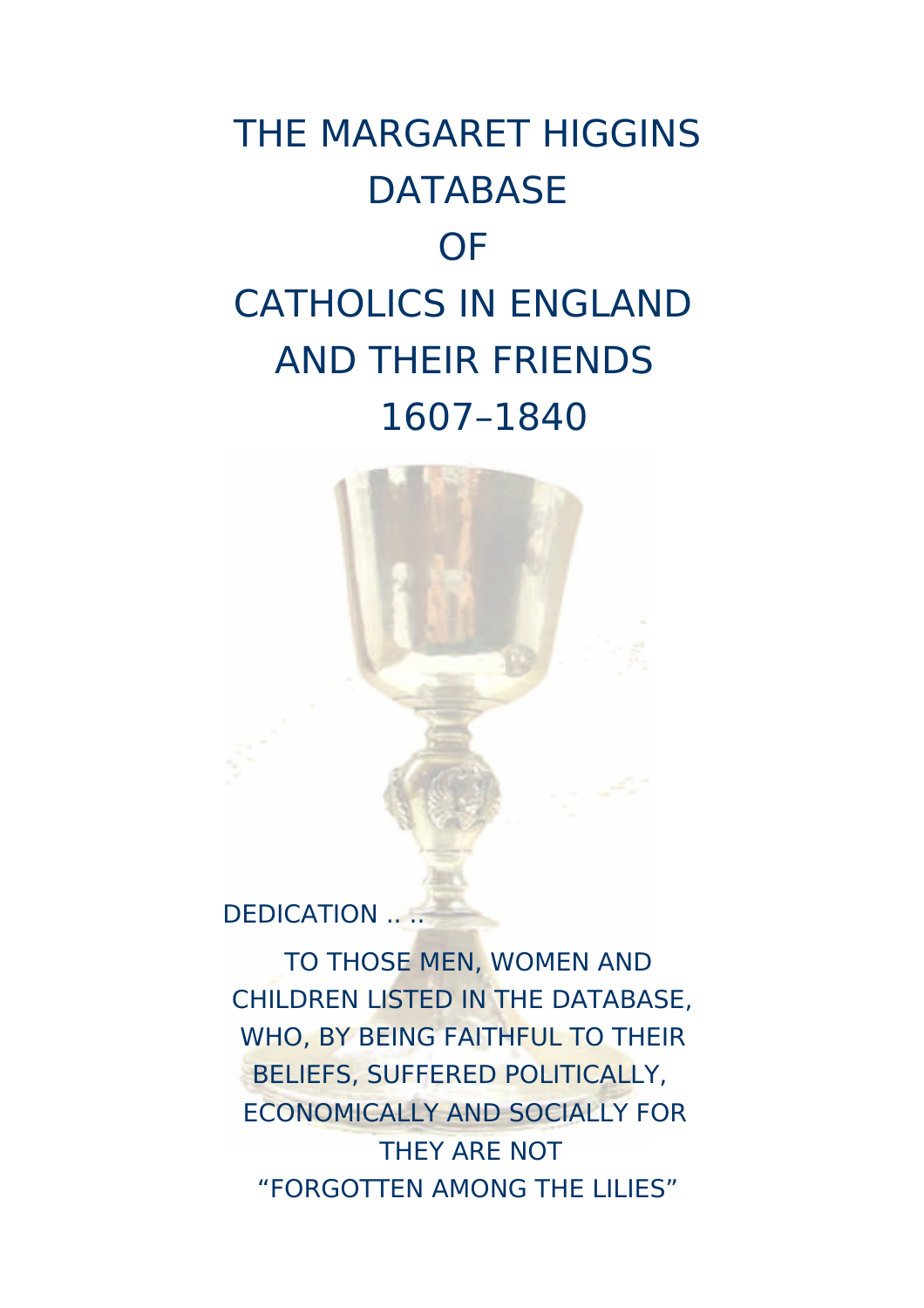# **CONTENTS**

|                                                 | Page |
|-------------------------------------------------|------|
| <b>INTRODUCTION</b>                             | 3    |
| THE VALUE and AN ANALYSIS of THE DATABASE       | 10   |
| <b>IMPOSING THE LAW</b>                         | 15   |
| LIFE WAS HARD                                   | 21   |
| CLIMATE of THE TIMES TOWARDS CATHOLICS          | 23   |
| <b>BIBLIOGRAPHY</b>                             |      |
| <b>ACNOWLEDGEMENTS</b>                          |      |
| SOME ABBREVIATIONS USED in THE DATABASE         |      |
| <b>RESOURCES FOR PRE-1837 ENGLISH CATHOLICS</b> |      |

VIEW STATIC PAGES OF THE DATABASE in PDF FORMAT

There are 3,348 pages of text, each measuring 35½"x 18", requiring sideways scrolling. Although word searchable, this is a slow and inefficient way to find the data,

[CLICK TO HERE VIEW](https://catholicfhs.online/images/cfhs/higginsdb/PDF/PAPISTS.pdf)

Alternatively, it is recommended that 'download option' is used.

DOWNLOAD THE EXCEL VERSION (.xlsx) of THE DATABASE

TO YOUR COMPUTER for Personal manipulation and analysis using Filters. [CLICK HERE TO DOWNLOAD THE SPREADSHEET](https://catholicfhs.online/images/cfhs/higginsdb/Extras/PAPISTS.xlsx)

 Copy to your own Computer and open in Excel (2007 or later) or LibreOffice (Any Version)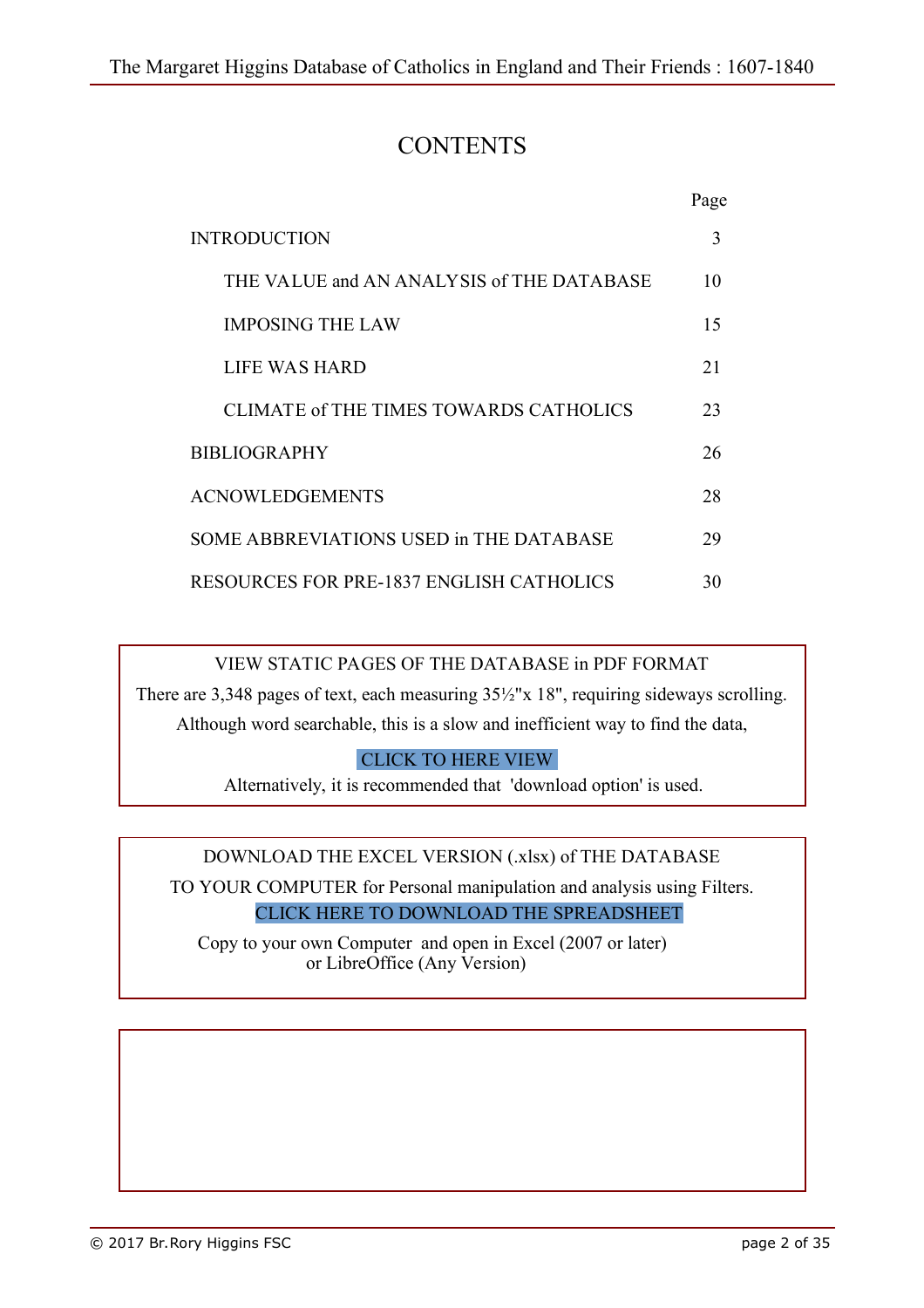# INTRODUCTION

The Roman Senator, Cicero says, "The life of the dead lies in the memory of the living" (Philippic, IX). This quotation will serve as one of the bookends of this introduction. The other bookend will be a quotation from that Christian Berber of the  $4<sup>th</sup>$  century, which will be given at the conclusion of this introduction.

Cicero's words, "The life of the dead lies in the memory of the living" provide one of the reasons for compiling a database of names and details of over a quarter of a million Catholics and their friends in England from 1607 to 1840.

Simply, I wanted the men, women and children who are listed in the database and who freely chose to be politically, economically and socially disadvantaged, to be named and remembered and not forgotten. For we carry their genes and culture in us. In some ways, they help us to define who we are.

October of this year marks the 250th anniversary of the submission of the Returns or lists of Papists of 1767 to Parliament. This is known because the Bishop of Lincoln required his clergy to submit the returns for his diocese before Michaelmas in order that the Returns could be submitted at the next session of Parliament (Worrall, Edward: *Returns of Papists of 1767*, Vol.2, London, Catholic Record Society, px). The Returns of 1767 are significant for students and researchers of English Catholic history, historians and family historians. Why? The Returns contained the surname and Christian names of ordinary and extraordinary people, their occupations are given, their ages, where they lived and even how long they had resided in their places of abode. Without those returns and the returns of other years, the names of many would be lost forever. The lists or returns of 1767 remained housed in the House of Lords for hundreds of years only to be published in our lifetime.

As a result of criticism in the newspapers that the Anglican bishops were not doing enough to stop the spread of Catholicism, early in 1767 the House of Lords began an enquiry. The result was that on 22nd May the House voted an address to the King asking that the bishops of England and Wales direct their parish clergy to "correct and complete lists as can be obtained of the papists or reputed papists, distinguishing their parishes, sexes, ages and occupations and how long they have been there resident" (John Bridge: *The Lowe House Story 1743-93*, p48). Somehow, and thankfully for us, two hundred and fifty years later, it turned out that the Anglican parish clergy thought names had to be also submitted.

More than half of the Catholics in England in 1767 are named, with their ages, occupations, place of abode and length of residence. Their names can be found in the database. It needs to be said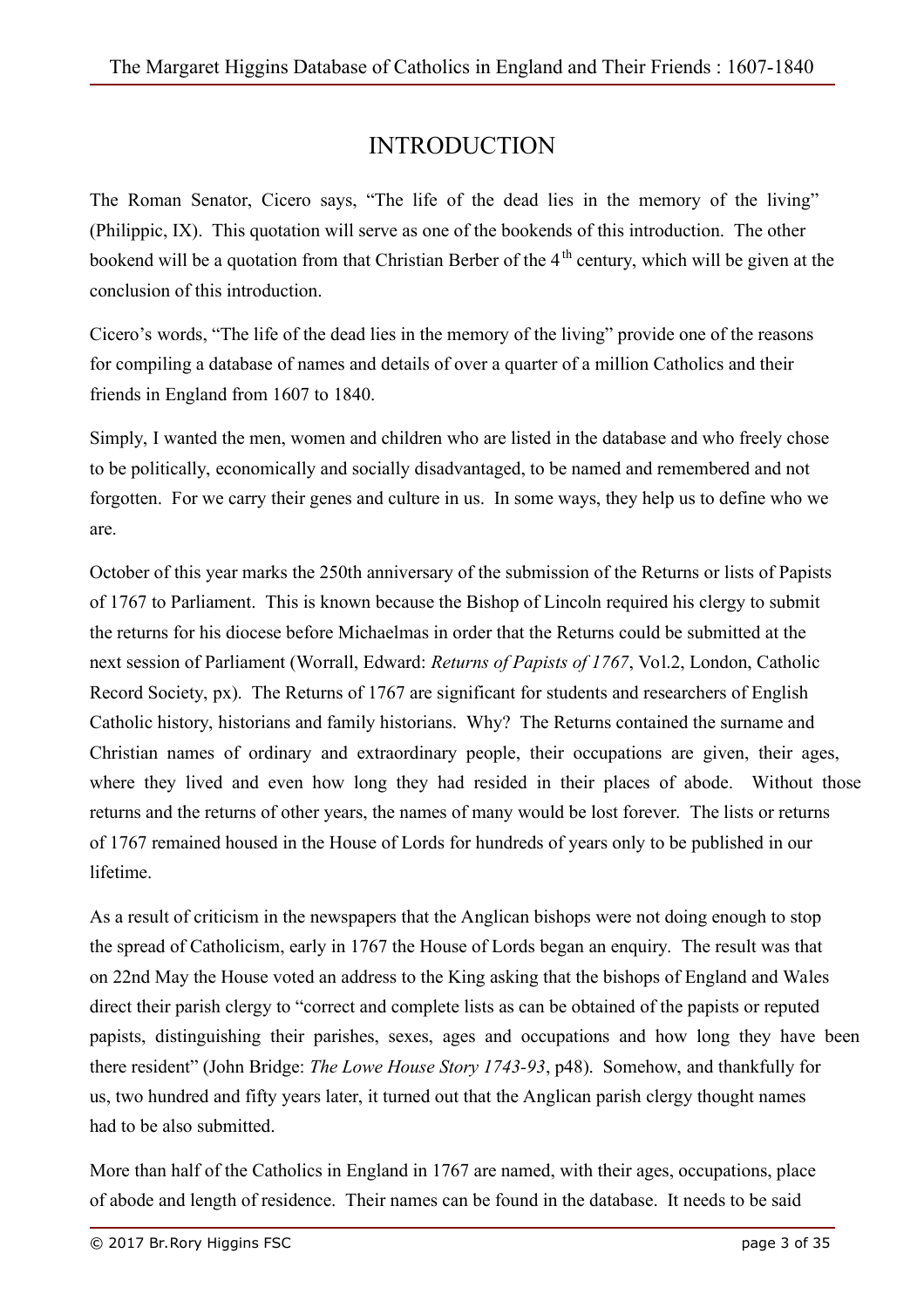that while the database provides names in alphabetical order for the Returns of 1767, this is a small percentage (15%) of the total number of names that are contained in the database.

Imagine that this evening upon your return to home you are sitting at your computer and opening up a database listing names of over 275,000 people living between the period of 1607 and 1840 who may be your ancestors. The database has provision for the surname of your ancestors or person of interest, the Christian name, occupation, age, the name of the parish, the length of residency, other details and the source or reference from which you may find further relevant information.

This database has been made possible through the support of a number of persons and organisations. It is with great joy and gratitude that the financial support given to the project by the Trustees of the Andrew Duncan Trust led by Doctor Leo Gooch and Professor Alexandra Walsham and the Catholic Family History Society be acknowledged. The database would not have been as good as it is without their financial assistance given.

Having completed the task of compiling the database, the constant theme running through out the project has been the goodness of people in supporting the project. Through the Society's journal "*Catholic Ancestor*", I asked members if they would be prepared to visit county record offices and other archives to find lists of Catholics. Various members of the Society stepped forward and sent the lists to me. In particular the present Chairman of the Society, Mrs. Sylvia Dibbs, was outstanding in compiling thirty or forty lists of thousands of names for which I am very grateful and so will you be and many future researchers and historians.

In 1977, I was reading James Hugh Donohoe's published list of *The Catholics of New South Wales, 1788-1820* and their families. I began to wonder from where did these Catholics come. What were their origins and circumstances, which led to their transportation to and settlement in New South Wales?

At the same time while I was wondering about the origins of these Australian Catholics, Mr.Edward Worrall and his team of fellow historians had discovered lists of names of Catholics in the House of Lords from the same period, namely that of pre-transportation to New South Wales.

There was a problem. These lists of names from 1767 were parish based. If you knew the name of parish in which your ancestor lived, it would be quite easy to find if the person was listed. If you did not the name of the parish, you would have to go painstakingly through the list of some 28,000 names. I set out to enter the names from 1767 into a database and after six months the work was completed. With the press of a button, within 30 seconds the 28,000 names were sorted and an alphabetical list appeared. It was then that I found there were other returns of papists of 1767 that had not been sent to the House of Lords. These Returns covered the dioceses of Oxford, Norwich,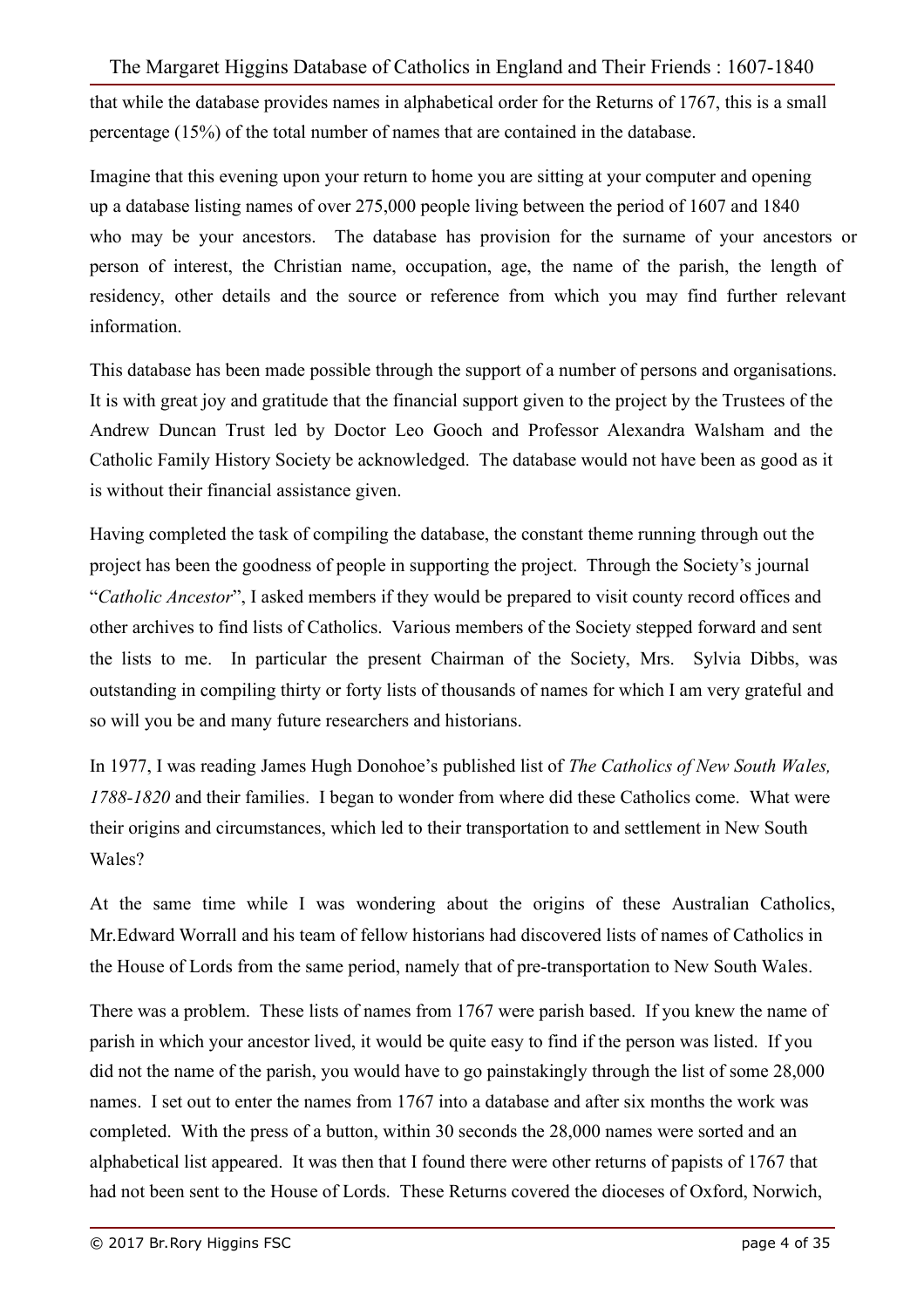Salisbury and Worcester. Through the Internet it was discovered where these Returns existed and after suitable arrangements were made, copies of the lists were ordered and received.

The question emerged, "Were there other Returns other than those of 1767? Because the government wanted to keep surveillance on Catholics and a possible, and in some cases enacted, a means of financial extraction, it was found that beside the 1767 returns there were many returns, for example, for the years 1705-6, 1711, 1735, 1745 and 1780. Some Returns were made for reasons of fear and of surveillance. As an example is the returns of 1711 that were made in the response to the murder of Robert Harley by French Catholic Marquis de Guiscard (Holt, Geoffrey: *The English Jesuits in the Age of Reason,* Tunbridge Wells, Burns & Oates, 1993, pp40-41). Later it was found there were lists of names regarding the oaths of allegiance that Catholics took in 1778 and 1791. As the Internet expanded more lists became available online. These returns and other sources proved to be gold mines of information.

In setting out to create the database, it was thought that it may be helpful to have the facility of doing searches not just on the surname but also on place of residence as a way of bringing together, and with one glance, to see the names of all the people in that parish. There is a reason for this. Over a period of two hundred and fifty years, pronunciation and spelling of family names change yet these people belong to the same family. With the desire to have the facility of sorting the various fields of surname, the Margaret Higgins Database of Catholics in England has the capacity to sort not just on surname, but on any of the other fields, such as, occupation and place of residence either parish or even village.

The question could be asked why not call the database of papists rather than a database of Catholics because it was the name "Papist" which was applied to the returns? This is a good question.

As we know, the victors write the history. If so, is this the reason why the dissolution of the monasteries is so called rather than the stealing from men and woman religious as well as the people of England who gave to the monasteries? Is this the reason why Glorious Revolution of 1688 is so called rather than the invasion of the Dutch, or even the use of such adjectives as Bloody Mary or Good Queen Bess? While, Mary burned between 300–400 Protestants, after the Northern Rebellion 1569-70, under Elizabeth far more were executed.

The decision was made that the database would have the name that those listed in the database called themselves, that is Catholic, rather than a name such as Papists, which was applied to them by forces that were not always supportive.

The title of the database is *The Margaret Higgins Database of Catholics in England and their friends 1607-1840*. It could not be a database of English Catholics for the reason that there were thousand of names in the database belonging to Catholics who lived in England but were French,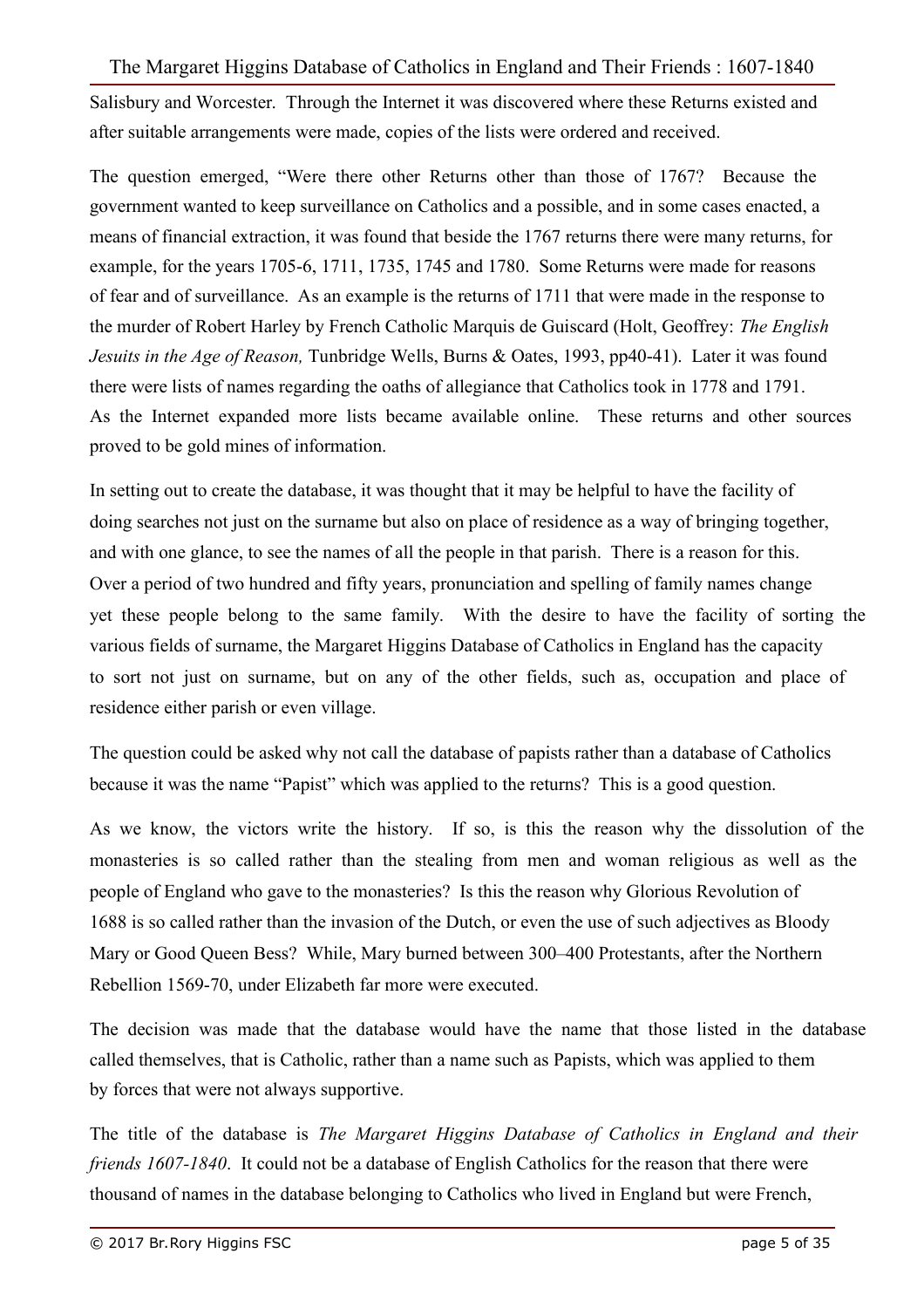Dutch, Italian, Spanish, Portuguese, Welsh, Scottish and indeed Irish Catholics. Their names are included in the database.

When Catholics married or wrote their wills, their non-Catholic friends were present as witnesses to the marriage or the signing of the will. Their names are to be found in the database. In one case, I even found the non-Catholic George III and his wife, Queen Charlotte, were godparents for a Catholic baptism (George Charles Ferdinande De Starhemberg) at the Imperial (Austrian) Embassy Chapel on 23.Jan.1802. The name of friends of Catholics who acted as godparents or witnesses is also included in the database.

It is from my mother, Margaret Higgins, after whom the database is named, that my English ancestry derives. As a result of finding that my great grandfather was born in London in 1854, I wondered what would be the probability of finding that Thomas More was an ancestor. Having taught mathematics for thirty years I worked out the probability. There was a chance of one in forty of being descended from such a man of integrity. The task of finding out was worth a try. I set out to do so and managed to trace the family back to the time of the Tudors. I did so only to find out, for my pride, that I am descended from a person who was a friend of Thomas More. His name was Richard Rich, a perjurer. It was on his so-called evidence that Thomas was convicted and executed. So much for my pride! And thank you, mother!

From Sylvia Dibb's book, "*The Family of John Weetman*", we read these touching words from the book of Sirach.

"Let us now sing the praises of your ancestors …

Some of them have left behind a name, so that others declare their praise.

These were godly people, whose righteous deeds have not been forgotten!

Their offspring will continue forever, and their glory will never be blotted out!

Their bodies are buried in peace, but their name lives on generation after generation.

The assembly declares their wisdom, and the congregation proclaims their praise!"

(Sirach 44 Ecclesiastes)

Let's spend some time examining the evidence for believing that these words from Sirach are not idle words in reference to those named in the database. Why? The answer is for the reasons of appreciating those extraordinary men and women.

The year is about 1776. The place is London. One woman recalls; "We started from our lodgings at five in the morning to be present for the first time at a Catholic religious service, or at prayers, as it was generally called, for the word Mass was scarcely ever used in conversation. We arrived at a public house in some back street (of London). I felt rather frightened, seeing some very rough looking poor people as we passed through the entrance, though all were very quiet. These people, I was told, were Irish workmen, who, with a few women, were assembled on that Sunday morning to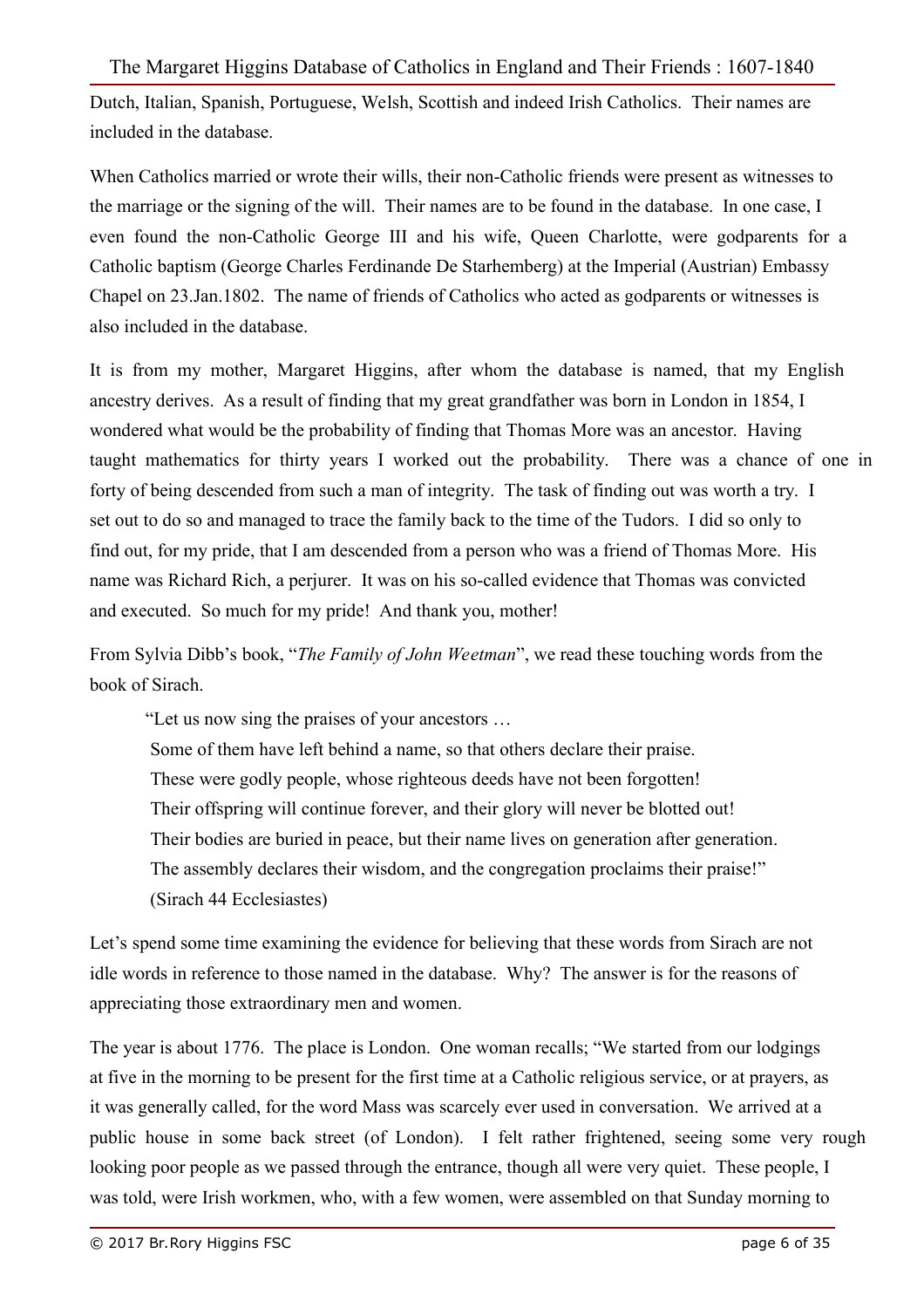hear prayers when they could be admitted. We hurried passed them but I could not help but cling to my husband having a sense of undefined fear of what was going to happen. We mounted higher and higher. When we arrived at the top the door of the garret was unlocked. A young man placed a few chairs and cushions for our seats. In a few minutes the door opened and the venerable Dr.Challoner entered the garret, the door of which was secured inside. After receiving four sacraments, I knew the fifth and the most solemn was to come. We heard the door key turn, and several rough footsteps enter the garret, then some gentle taps, and words were exchanged between a powerful-looking Irishman who kept his post close to it, and those outside, which were passwords of admission. The key was again turned each time any one entered, and just before the Bishop vested himself to say Mass, bolts were drawn also, and no one else could pass into the garret. When all was over, and I was praying to God to increase my faith. I heard the door key turn once more, and all the rough footsteps leaving the garret - an ordinary one in appearance."

From this edited story comes from Henrietta Barnewall's *One Hundred Years Ago*, (1877, pp53-57), regarding her grandmother, the reader senses fear. The year was about 1776, nine years after the Returns of 1767. Catholics lived in fear and chose to do so because of their faith.

The thought might be that this was an isolated incident. From the same author comes the fascinating and amusing story of Sir George Mannock, of Gifford Hall, Suffolk. He was lord of the manor. To disguise that he was a priest, he wore silk coats, made in the most fashionable style, ruffles of the finest lace, a diamond ring, pin, and buckles and with his sword conspicuous (p89). George and the parson, who knew of George's priesthood, were good friends and often travelled together. On one of these travels they had arrived at a village inn in the next county and while they were at dinner they discovered that a rumour had spread that a priest would arrive in the same village that day. The village was close to a country town and a large crowd assembled outside the inn. Shouts were heard. "Where is the Popish rascal?" "Where is the villain?" "We'll serve him out." The mob got worse, renewed its shouts, and swore great oaths that the priest would not leave the inn and enter the carriage. The more soberly dressed parson was identified as the Catholic priest. Stones were levelled at him. With coolness of mind, the real priest, introduced himself as Sir George Mannock of Gifford Hall and assured the mob that his companion was neither priest nor papist but "one of your own clergy of the Church of England." Fearing that George might be a magistrate, the ringleaders apologised and the priest and the parson entered the carriage unmolested (Henrietta Barnewall: *One Hundred Years Ago*, 1877, pp93-97) with relief and laughter. This incident occurred between 1781, the date George received the baronetcy and 1787, the date of his death. Catholics had good reason to be afraid of the mob even in the dying years of the 18th century. Further to this, the anti-Catholic riots led by Gordon, a few years earlier in 1780 give credence to the view that Catholics could be targeted at any time.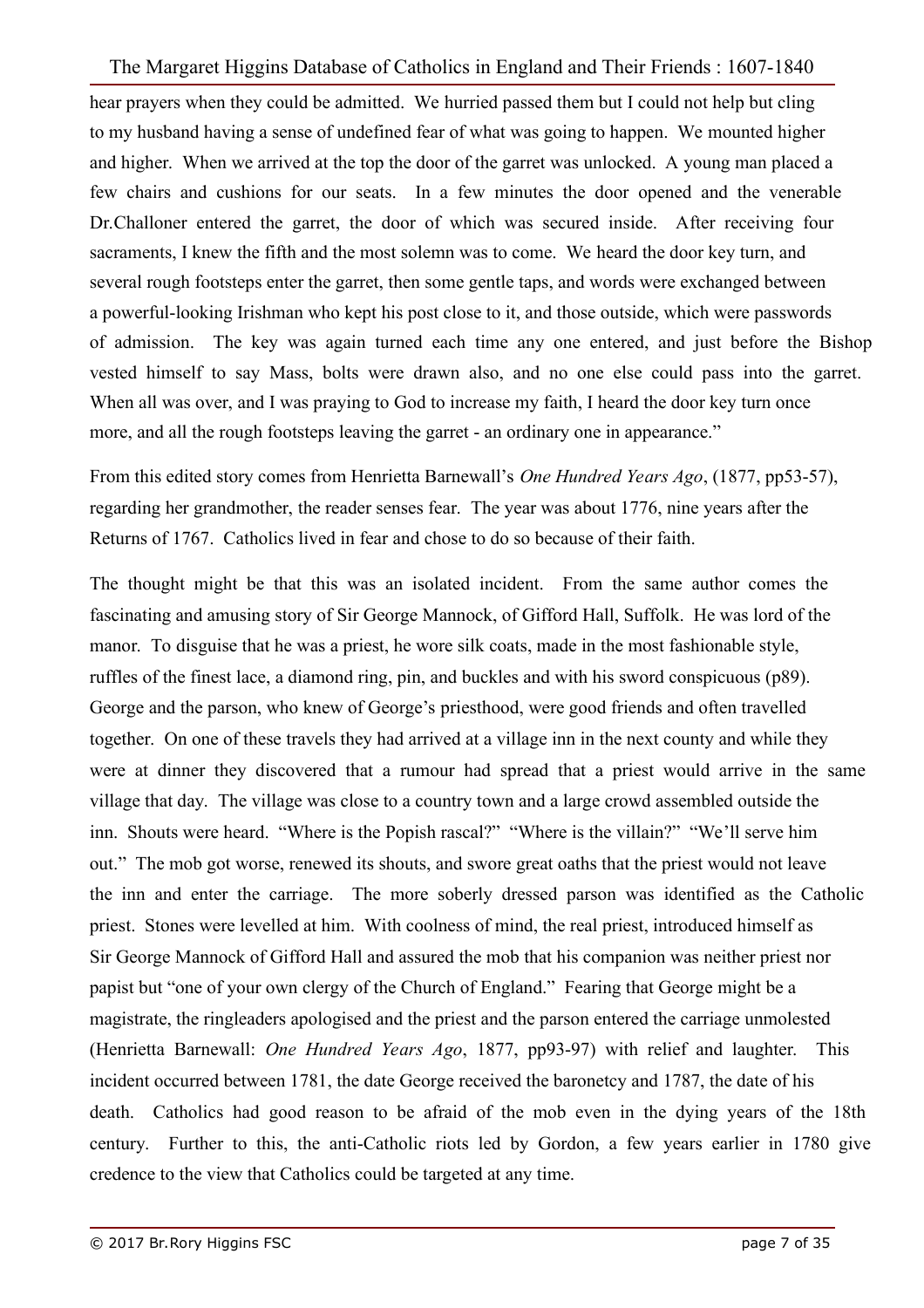The cover of the CD includes a picture of a recusant chalice. Such a picture was chosen in an attempt to bring to the fore the notion that it was the celebration of the Eucharist that was the source and summit of the life of Catholics during the penal times, as it is today. It was not without reason that Queen Elizabeth knew that by passing a law (27 Eliz.c.2) in 1585 of making it high treason for priests to function in England, there was a good chance that Catholicism would die (*Catholic Encyclopaedia*, 1913, Penal Laws) because the Eucharist could not be celebrated.

The importance of the celebration of the Eucharist to Catholics is illustrated by two short stories. One is from Somerset around the year 1767 and the other from Lincolnshire in the 1740's.

It is known that from Shepton Mallet, Somerset, William Hippisley and his wife, Ann, would walk twenty miles to go to mass at Bristol and sometimes even to Bath (*Recusant History*, Vol.26, No.1, May.2002, p114).

The second story comes from Lincolnshire in the 1740's. It was still a capital crime to harbour a priest. At the risk of their lives, men conveyed family, friends and priest in the dead of the night to one secret place or another among the neighbouring recusants' country houses, where they would hear Mass at break of day, and to return, as unobserved as they might be, to their homes (Haile, Martin and Bonney, Edwin: *Life and Letters of John Lingard 1771-1851,* London, Herbert Daniel, 1911, pp2-3).

Earlier in the year, the hugely successful novelist, historian and twice winner of the Booker Prize, Dame Hilary Mantel in her BBC Reith Lectures gave us the insight and I quote, "One of the hardest things to put over to a modern audience is the faith mindset. But having said that, in our presentday world, faith is a driver of so many world events and people's concept of the next world, of eternal punishment and of eternal reward. It is one of the most powerful drivers of human conduct" (BBC Radio 4, Reith Lecture 1: *The Day is for Living,* Manchester, 2017, accessed June.2017). This database is an attempt to present a view that faith was a significant component in the lives of many people.

According to Eamon Duffy (*Fires of Faith Catholic England under Mary Tudor*, px), the historian's task is to explore that other country, the past, and to bring back news of how its people differed from, as well as resembled, ourselves.

Combining the insights of Hilary Mantel and Eamon Duffy, this introduction includes the touching story about a woman named Ursula Hawkswell.

The time is winter 1734 and Ursula stands in front of a crowd of Yorkshire people. Twenty-four years before she became a Protestant and prosecuted two priests: one was sent to gaol and the other fled. Ursula betrayed all the grounds and house of the priest and sold them, kept all the church plate, goods and furniture of the house and chapel. Yet, on that wintry third Sunday of Advent in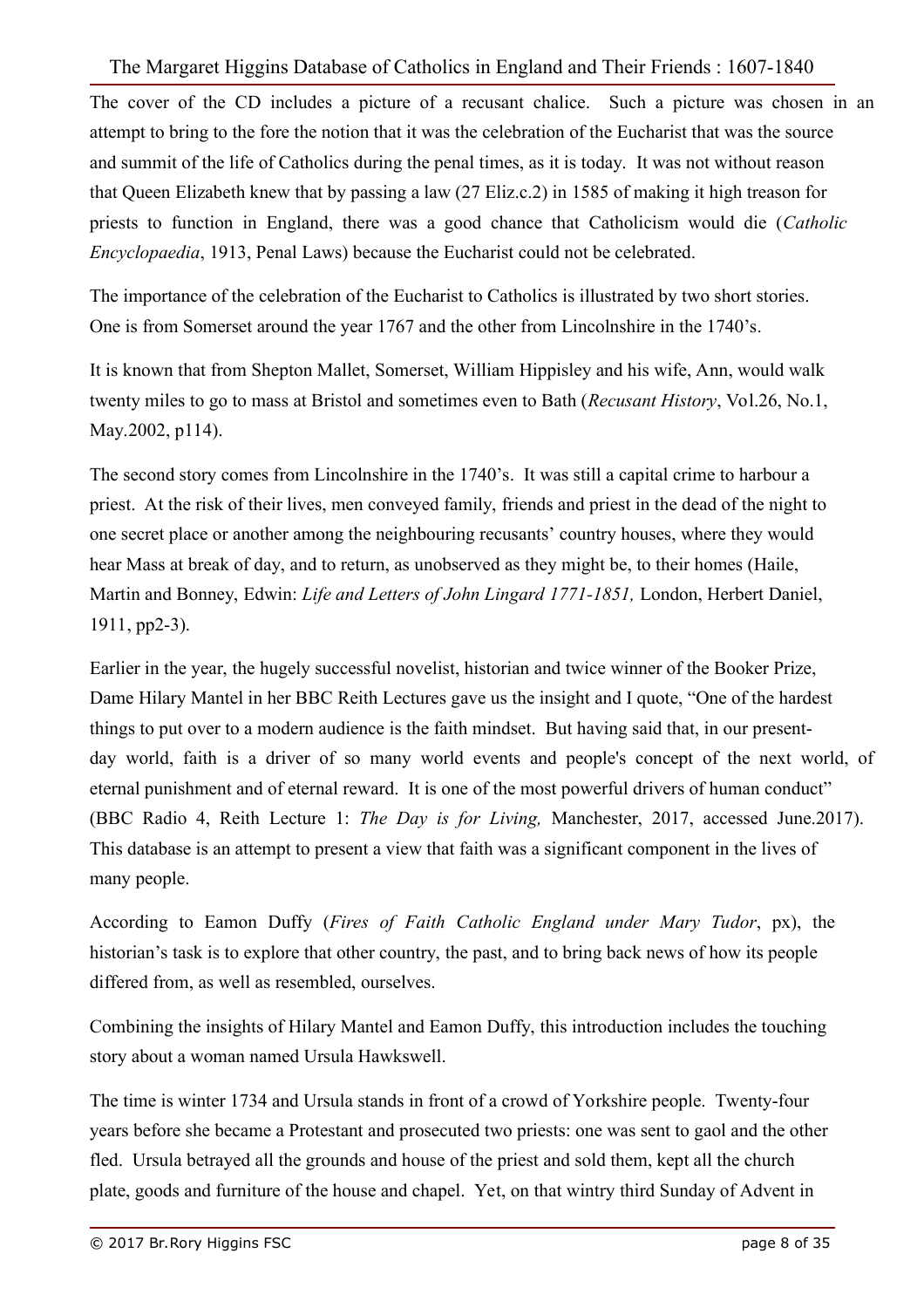December 1734 she stood with lighted torch openly confessing her faults and great evils, humbly desired to be reconciled to the Church which was done before the people, they crying for joy, and she for sorrow of her crimes and scandals. Ursula died 25.May.1735, having received all the holy rites of the Church: aged four score and three (*Catholic Record Society*, Vol.14, pp372f).

Her story, to a larger or smaller degree, may resemble our own story of conviction, confession and hopefully conversion.

Why did I do the database? Over the thousands and thousands of hours spent in researching and entering data this question has emerged for me a good number of times. With further thought, the reasons can be narrowed down to two. The first is that for many, if not most, of the persons whose names are contained in the database, they were what the Church calls "The Faithful". That was what and who they are, "the Faithful". I am inspired by men and women who forsook power, privilege, possession and prestige for what they believed and in doing so, knowing that they will be financially, socially, educationally and politically deprived. Having potatoes in the soup rather than potatoes and beef was a real choice, which people faced on a daily basis. It was felt in the stomach. People consciously made that decision. I wanted those good people to be remembered. They are ancestors of which you can be proud. My hope is that in compiling this database, the names of these men and women will not be forgotten. To find your ancestor among those listed in the database, with all their sins, faults and foibles, is nevertheless something of which to be proud.

There is a second reason for the compiling this database. One of the things we say at the Sunday Eucharist is the creed and in which we say, "I believe in the communion of saints". I like to believe the database contains the names of people who in choosing to live poorer economic, social, political and educational lives are saints now in heaven and that as I entered their names into the database, they would pray for me.

We began this introduction with the bookend borrowed from Cicero, "The life of the dead lies in the memory of the living." The other bookend for this introduction comes from Augustine and he says that the life of the dead is not just in the memory of the living. His words are "The dead are invisible but they are not absent" .. "for we are surrounded by a great cloud of witnesses (Hebrews 12:1).

The database, presented to you today, is a reminder that the dead are not forgotten but honoured.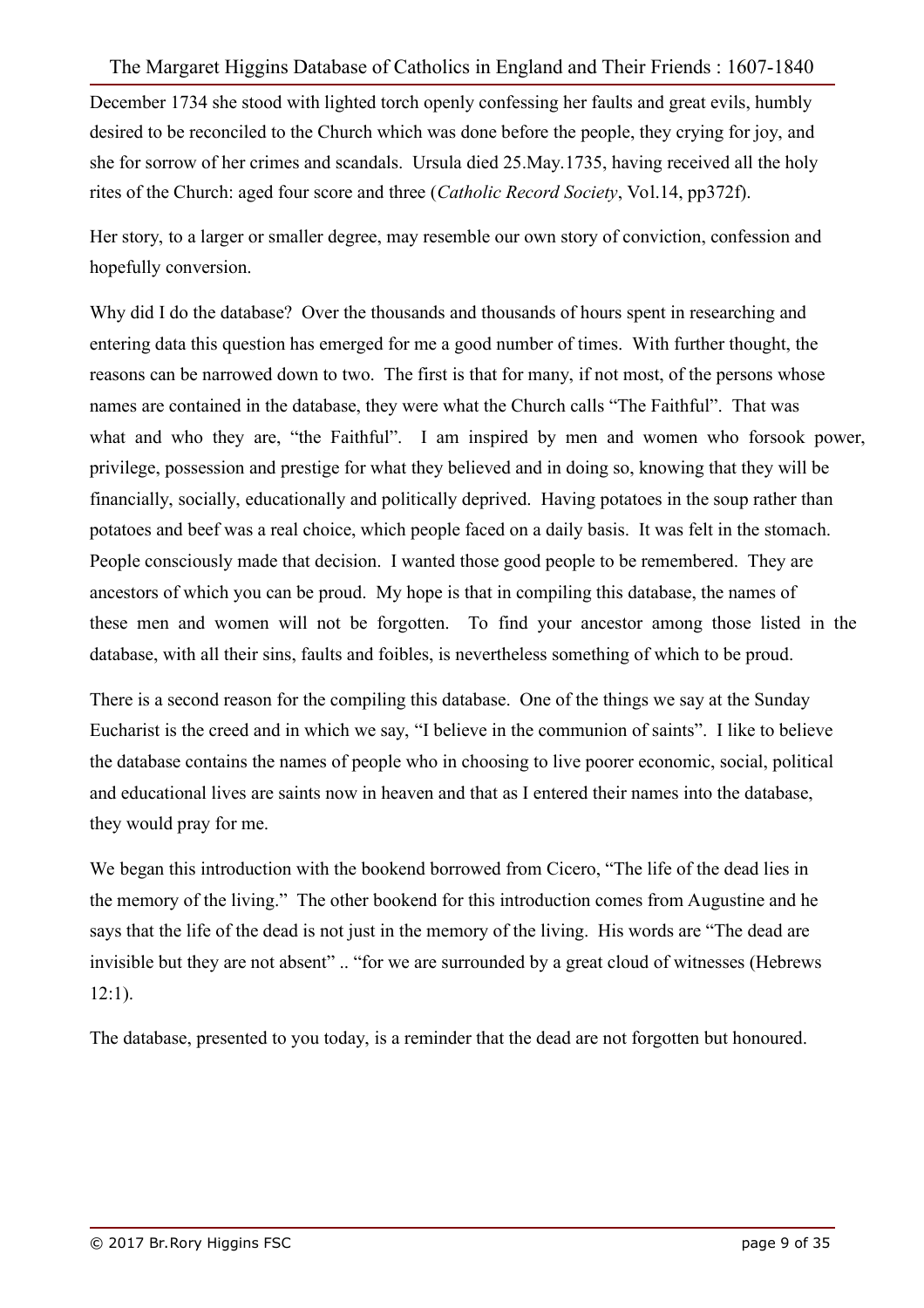# THE VALUE and AN ANALYSIS of THE DATABASE

It is estimated that in 1687 there were about 60,000 Catholics in England (Hilton, J.A  $\&$ Mitchinson, A.J et al: *Bishop Leyburn's Confirmation Register of 1687*, North West Catholic History, 1997, p4). By 1767 there was an increase of 7,000 making a total of 67,000 (Worrall, E: *Returns of Papists 1767*, Vol.2, London, Catholic Record Society, pix). For the period from 1687 to 1767 the database contains approximately 120,000 names. In total, the database gives names and details for more than a quarter of a million names.

This is not to say that the database is perfect. It is not. Accuracy in recording the names is an everpresent difficulty. The person says his or her name. Another person writes it down as they hear it. Later, copies are made. This copy might then be copied and sent to London. In the meantime, differences in spelling have emerged. Researchers have to be careful. The website Familysearch estimates that its data for the International Genealogical Index has about a 5% error rate. This translates to one mistake for every twenty words or letters typed. One needs to careful in taking everything as being correct.

As mentioned above, the Returns of 1767 indicate that there were about 67,000 Catholics in England. The database provides the names, occupation, ages and place of residency for more than half the Catholic population in England for that year. If some names were missed, then there is the chance of them being found in the earlier Returns of 1758, or 1765 or that next big Return which occurred in 1780. The net for the database has been cast wide and deep.

Sadly, and with a sense of frustration, there are lists from 1767, which do not name the person but give his or her initials. Thankfully, other details such as age, occupation and place of abode are also given. From the Returns from other years in which names are given, there can be some crossreferencing. Sorting on the field of parish and town may reveal further information and possibilities.

Two examples should suffice for the usefulness of sorting on field others than surname and Christian name. When the researcher sorts on parish, it can be seen that for the parish of Charmouth in Dorset there is only one Catholic listed for 1767. He is a gentleman aged 58. Sadly there is not a name. However, because the researcher has sorted on parish, there is only one person in Charmouth living there in 1791. He is a Catholic gentleman and he is named Samuel Farmston.

The second example concerns the 1767 returns of Papists for Patricksburn, a parish in Kent. There is found only one Catholic. His name is not given but he is a shoemaker, aged 43, with a wife, a son aged 11 and a daughter aged 9. However, when the 1758 Returns are examined, there is only one Catholic in that parish: a shoemaker with the name of Thomas Somers. The fact is that if the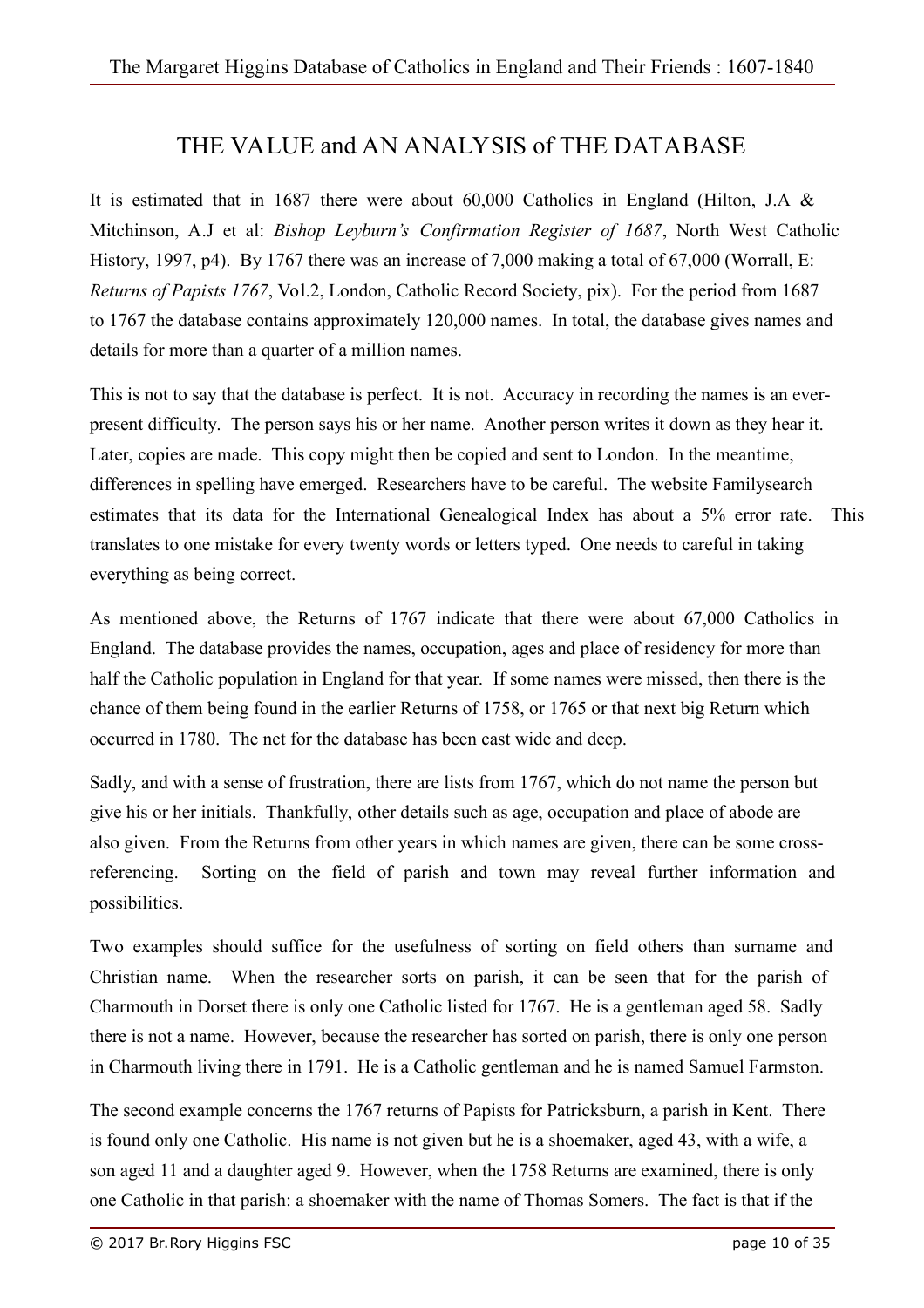researcher is prepared to sort on the fields of County and Parish as well as just Parish alone, more is to be discovered.

Persistence does pay and with some joy. There was some joy in the exercise. The Oxfordshire History Centre has two sets of documents for 1767. One set titled "Ms.Oxf.Dioc, B.101" gave the name of Francis Allibarton, of Somerton labourer, aged 47 and wife Sarah aged 38 and four children while another document titled "Ms.Oxf.Dioc, Papers 430" gave the names and the ages of the children.

The use of multiple sources provides opportunities for success. The 1767 Returns for the Oxfordshire parish of Great Tew gave only initials rather than the complete name of Catholics. Yet, from the sources found in the Birmingham Archdiocese Archives it looks as if the whole family with ages and occupations can be identified. What is interesting is that only the initials are given. This begs the question; why not provide the full name? It might be that the returning officer was attempting to protect himself if he listed a Protestant as a Catholic. A list titled "Papists or reputed Papists" could be an attempt to avoid prosecution.

Occasionally in examining the database, the researcher will notice the presence of Irish names long before the Irish famine of the 1840's forced massive emigration. As early as 1687 those of Irish name of Murphy can be found in York. It is there at Jubber Gate that Clara and Teresa Morphy [sic] caused to be listed in a confirmation register (Hilton, J.A: *Bishop Leyburn's Confirmation Register of 1687,* Wigan, North West Catholic History Society, 1997, p256). Further Irish names can be found in the database for the period throughout the 1700's, especially for those living in London.

The database is a great resource for those interested in Irish ancestors. Besides Clara and Teresa Morphy living in York in 1687, there are the Murpheys, the O'Briens, the Ryans and the Kellys listed in the database between 1750 and 1837. From this it can be seen there were large numbers of Irish in England before the famine. Even before 1750 the Irish were present. From the Derbyshire Record office it can be discovered, a memorandum of a conversation dated 19.Nov.1745, where Alexander Garl or Gell, then a Chelsea out-pensioner, stated that there were many Irish papists in the battalion of the Royal Scotch (Derbyshire Record Office: (D3155/c/705). This not surprising when this battalion was stationed in Ireland for twenty or more years, only to leave Ireland in 1742.

There is another reason why the database is valuable? The reason refers to what is lacking in other databases. Many Catholic marriages, births and family connections that are given in the database are not to be found at "www.*familysearch*". Perhaps the Church of Jesus Christ of the Latter Day Saints is waiting for an appropriate time to commence the extensive amount of work required to enter the information contained in the publications of the Catholic Record Society into its own database.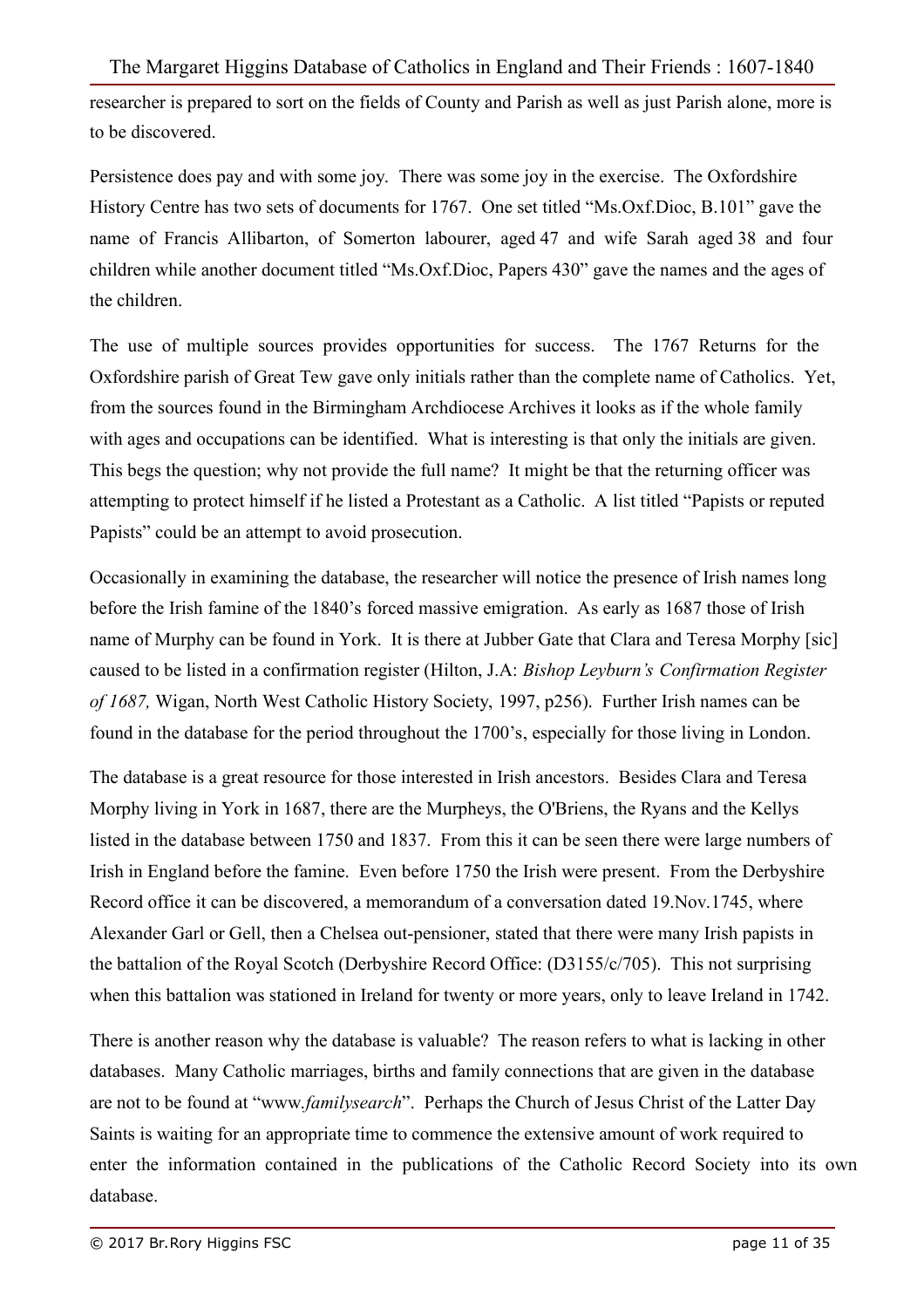A word of warning! If the researcher is able to use the software, Microsoft Access, it would be worthwhile to make use of the asterisk, "\*", in searching for names. This wildcard will reveal possibilities for the various spellings of names. In the database, it is possible to find nineteen variations of the name "Donoghue" and that does not include the variations for "O'Donoghue". As an example of using the asterisk "\*", the database contains the name of John Clarimbolt, a cobbler, living in Shovel Alley in the London parish of St. Michael, Wood Street in 1706 and he kept a stall at St. Martin's Le Grand. In using the asterisk the database reveals that a John Clarinbowle married Anne Noblet on  $2<sup>nd</sup>$  February 1709 in the Portuguese Embassy Chapel and in 1711 a John Claringboule was living in Shovel Alley, St. Michael, Wood Street parish. If this is the same person, the difference in spelling could well be the difference in the interpretation of particular letters by the reader of the document or even the person compiling the list of papists when he heard the name in 1706 or the celebrating priest in 1709 in trying to remember how the name was pronounced.

Throughout most of the 1700's, it was still illegal and punishable by death if it was proved that a Catholic priest functioned as a priest in England. For this reason a priest could be reluctant to keep a record of any wedding, baptism or death at which he officiated. What is surprising is the existence of so many records of baptisms, marriages and deaths. Michael Gandy is to be congratulated on producing six volumes giving details of the locations and details of many English Catholic registers.

The database is more than a list of births, deaths and marriages. Owing to strong government interest in Catholics, lists of those who took oaths of allegiance and/or adjuration were compiled and these are given in the database. The oath of allegiance was an oath to the ruling monarch of the times while the person taking the oath of adjuration adjured the Stuart's claim to the throne (Geoffrey Holt: *The English Jesuits in the Age of Reason*, Tunbridge Wells, Burns & Oates, 1993, p49**).** Confirmation lists, lists of godparents, called gossips, those who were reconciled with the Church, or even in the case of Marlow Sidney and his wife Mary receiving five sacraments in the one day (Henrietta Barnewell: *One Hundred Years Ago*, London, R.Washbourne, 1877, p56) are included for viewing in the database. The beauty of the database is that it brings home the notion that people's lives are more than being born, marrying, having children, writing a will and dying. The database provides insight into the spiritual lives of people, (*Catholic Record Society*: 25, pp249-50). The database provides opportunities for the researcher to discover those personal events, if not movements of the heart of one's ancestors.

Catholic Baptismal registers are a valuable resource. Unlike the other Christian denominations, the Catholic registers more often than not record the names of the godparents. As one can imagine this can lead to the naming of other relatives such as siblings and uncles and aunts of the one being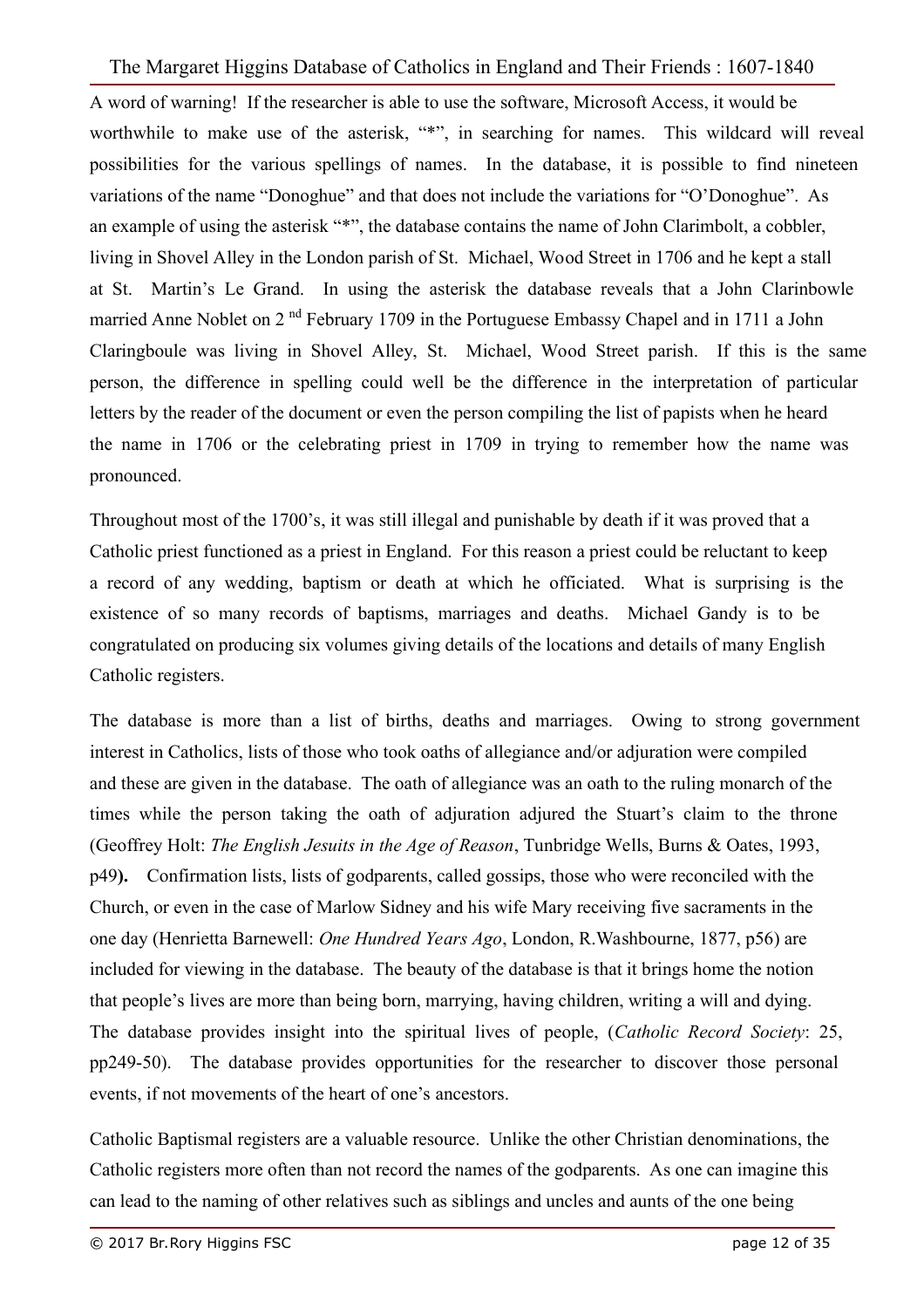baptised. It is thought that at least one of the godparents had to be a Catholic. If so, this may explain the inclusion of George III in 1802 as one of the godparents even if he was the supreme governor of the Church of England.

One day, I was asked by one of my sisters if I knew anything more about our ancestors other than the dates of births, deaths and marriages. This is the reason for including the names from lists of Easter communicants, those enrolled in the Rosary Confraternity and lists of those who received the sacrament of Confirmation. The researcher is encouraged not to underestimate the value of the Confirmation lists. Part of the function of a bishop is to confer the sacrament of confirmation. The bishop would visit parishes and it may be years later till he returned to the same area, having visited other parishes in the mean time. This means that often brothers and sisters were confirmed together and were listed as such. This information can be vital in looking for ancestors among further marriages of their brothers and sisters as well as looking among the wills of their brothers and sisters where one's ancestors may be listed. It is to be found that even parents' names can be given when the sacrament of confirmation was given, as is the case for the Lancashire parish of Brindle in the 1740's. From Staffordshire, Thomas Talbot's confirmation list for 1784 give not only the names of those receiving the sacrament but also the father's names.

In 1745 Bonnie Prince Charlie with his army reached Derby on his way to London to claim the throne of his ancestors. He got no further but for us we are a little further in our searching for ancestors. Lists were made, and kept, of papists and non-jurors. Sadly, sometimes the names of non-jurors were not distinguished from those of Catholics. The decision was made to include both sets of names in the database, as there was a need not to exclude the name of a possible Catholic. On a positive note, there was found a list of men who had joined Charles' army who were named as Catholics.

There is a word of caution for the Lists of Papists and Non-jurors for the year 1745. While the recorders were required to list both sets of people on occasion the only title given to the list is of Papists only. This may be correct but there is no guarantee that those named in the list were all papists. Nevertheless, all names, be they papist or Protestant non-jurors have been included in the database.

For wills of Catholics, the names of beneficiaries and witnesses are to be found in the database.

There appears to be a predominance of female names in the database. An example can be found in the list of Egton (North Riding of Yorkshire) recusants presented at Thirsk on 26.Oct.1680. There are 38 people of whom 29 are women and 9 are men. Eleven years later for the same place, the number of males listed was still lower than that of females (61 to 77). Are women more inclined to be Catholics than men, or is it that women are more recusant than men? This raises the question are women more religious than men. Then again, they may be more women than men in Egton.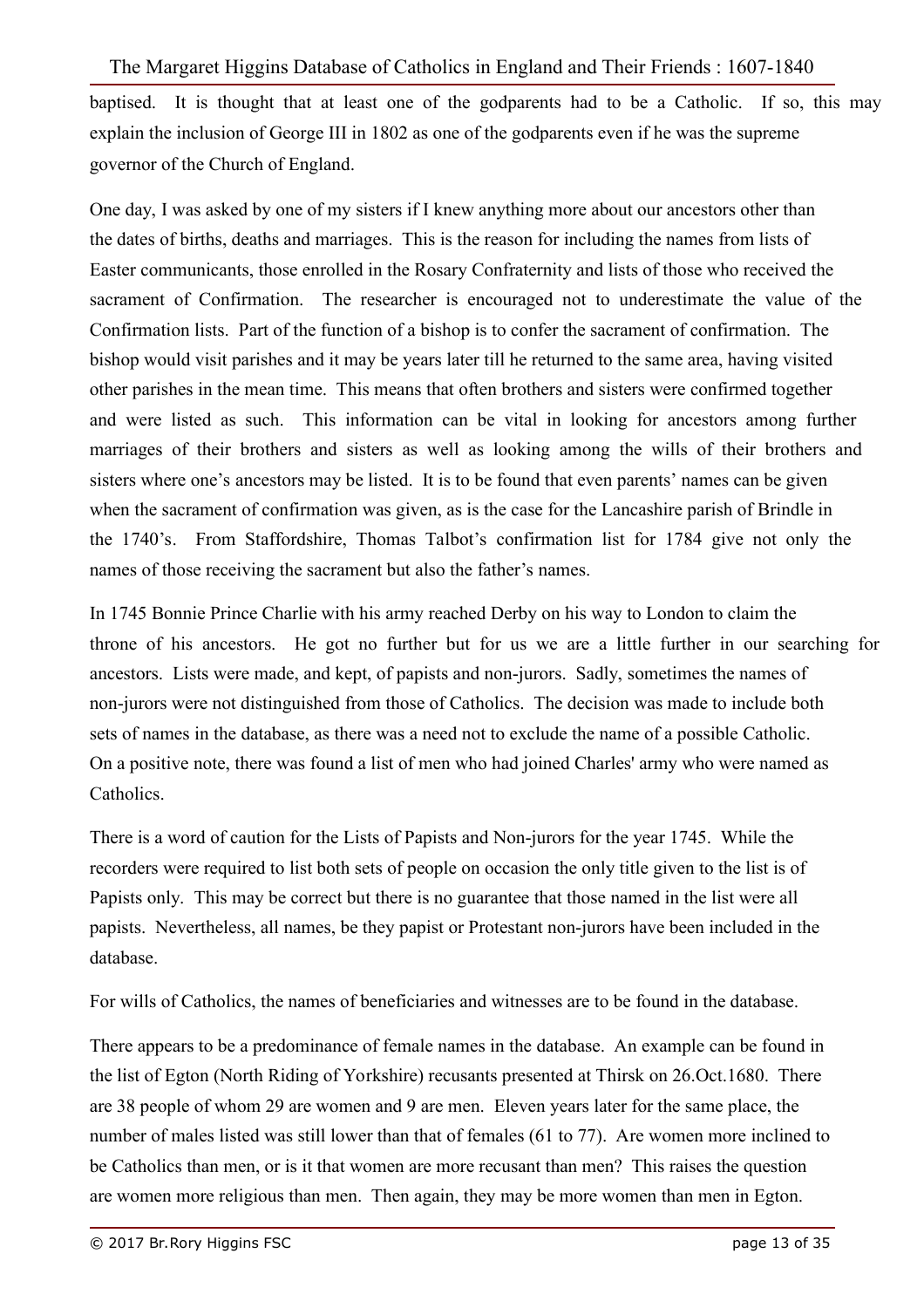A comparison for the whole county of Lancashire in 1678 might assist in reflecting on some of the above questions. In that year, 54% of the recusants were female, including many spinsters and widows. On the other hand, many known spouses of Catholic women are not listed. There is a suspicion that the men may have found it more convenient to conform to the Established Church until the penal laws were relaxed, leaving their wives to pass the Catholic faith on to their children (Gardner, Norman: *Lancashire Quarter Sessions Records; Register of Recusants 1678*, Wigan, North West Catholic History Society, 1998, p9).

Admittedly, the small sample is insufficient to draw any conclusions as to the possible predominance of female names in the database. As a comparison, it would be interesting to see the gender balance in one's place of worship today.

With an estimated English population in 1750 of 5.74 million, (J.Jeffries: *The UK Population: Past, Present and Future*, National Office for Statistics, accessed 4.July.2017 https://www.ons.gov.uk/.../focus-on-people-and-migration--) the Catholic population of 67,000 in 1767 made up around 1.1% of the population in England. With this information, it is not unreasonable to believe that many, if not most, Catholics rubbed shoulders with others of another religious tradition, and even had close friends among them. If so, there was an ebb and flow among the friendship set of Catholics with others of a different faith. This is borne out in a letter written in 1738 by the vicar of Somerton in Oxfordshire to his bishop saying that Protestants and Papists by a long living together in the same parish were blended and united"(Oxfordshire Record Office: Oxford Diocese; *Clergy answers*, Ref: DIOC/3/D/A/3). Catholics had even entered the Anglican rectory as seen in the case of Catherine Roddam being the wife of the rector of Rumbald, Yorkshire

In 1705 (Durham Record Office: *Returns of Papists* 1705) and of Mary Wake, the wife of William Wake, the rector of Walgrave, Northamptonshire in 1723 (Northamptonshire Record Office: *Returns of Papists' Estates* in Quarter Sessions papers 1723). Where Catholics lived, they mixed with their wider community, even to the extent of one Catholic gentleman, Robert Clifton of Clifton, Nottinghamshire having seven wives (*Essex Recusant*: Vol 12, p82-83).

Less than ten miles away from Somerton in the parish of Kiddington, but admittedly twenty years later, the vicar wrote that there were 64 Catholics and more than 130 Protestants (Oxfordshire Record Office: 1/E/5/2, *Papists in Kiddington*, 6.Oct.1756). Such a significant percentage of Catholics would have forced blending and union as the vicar of Somerton noted earlier.

While some parishes had the presence of Catholics, there were some that had none. John Banks, the vicar of Wootton, reported the absence of both papists and dissenters on the 11.Oct.1780 (Oxfordshire Record Office: *Ms.Oxf.Dioc, Papers 431*, folio 258 (145). His nil report for Catholics was not unusual as can be seen from many other parish returns.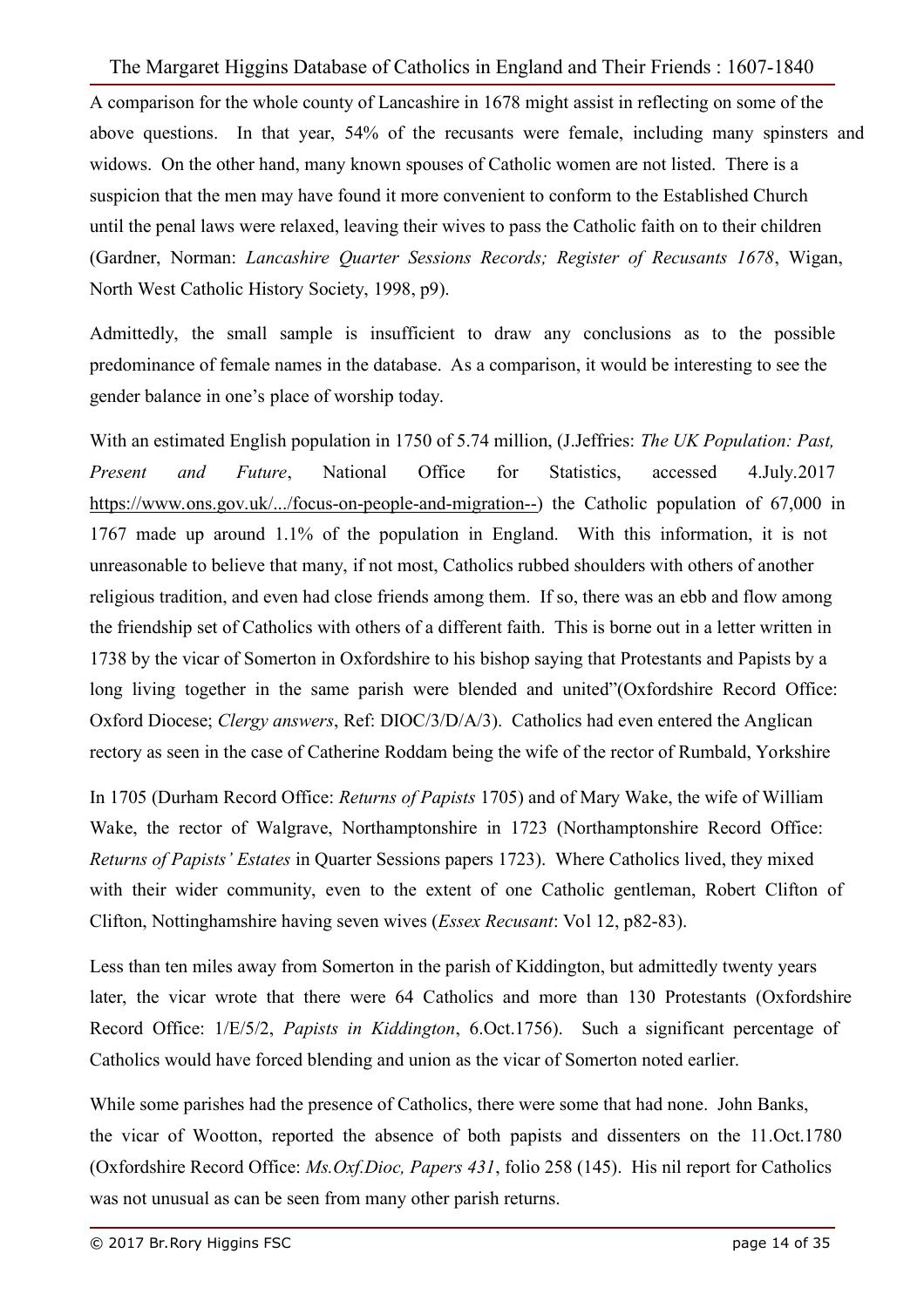One of the discoveries in compiling the database is that Catholics were not necessarily living with a ghetto mentality. According to the Returns of Papists for 1767 there were about 67,000 Catholics in England. Yet working through the names given in Fr.Godfrey Anstruther's Index of Catholic Marriages and Baptisms in and around London from 1700, what is surprising is that so few names are to be found in the database when the database, at the time, consisted of around 200,000 names. The database listed, at that time, solely the names of Catholics. After the 200,000 ame, the database began to include the names of witnesses at wedding and these names may belong to non-Catholics. How to explain that those witnesses to marriages as given in Anstruther's index were not to be found in among the 200,000 names of Catholics? There are at least two possibilities. One possibility is that many Catholics were not named among the lists composed by vicars in parishes or county officials. This, however, is doubtful. Lists of Catholics made by vicars or churchwardens were made again and again. The other possibility is that Catholics, in having close connections with the wider social set than their own, named many non-Catholics in their wills and marriages. This would seem to be the explanation for the appearance of so many new names as found from wills and in marriage registers. English Catholics of the 1700's were different from the vast majority of people but they were part and parcel of the English landscape as they had been for centuries. They socialised with their neighbours, asked them to be witnesses to their marriages, invited them to their weddings, asked them to witness their wills and gave them bequests, as well as received from them.

# IMPOSING THE LAW

In his book, "Soul Survivor", Philip Yancey makes the observation that the word "oppress" is derived from a popular torture technique which was used on unrepentant Catholics who were placed under a board on which heavy boulders were heaped to literally press the life out of the martyrs (Yancey, P: *Soul Survivor*, London, Hodder & Stoughton, 2001, p198). If Yancey is correct, then the treatment metered out to Catholics has had an impact on the English language in the usage of the word "oppress". For centuries, to be a Catholic in England put oneself in an oppressive situation.

Imagine that you are at home tonight sitting at the table having the evening meal. The police enter your home. Your neighbour has suspected that you are a Catholic and that you know a Catholic priest. Your neighbour has informed the police and knows that if he or she informs the authorities and a Catholic priest is caught, he or she will receive 100 pounds (*London Recusant*, Vol.5, No.1, 1975, pp21-23, c.1700). To be a Catholic, meant to be under surveillance.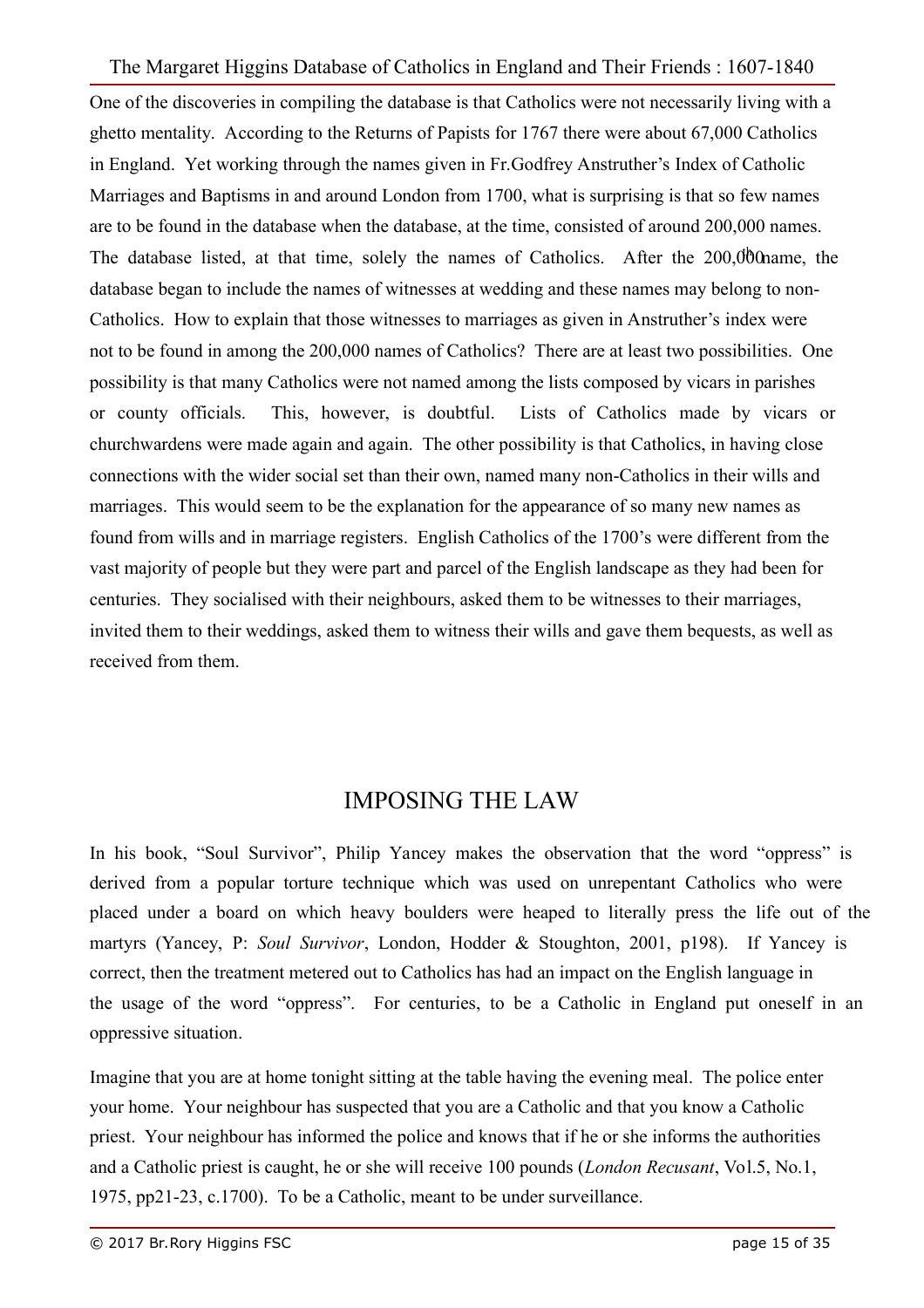The seriousness of the situation is indicated in 1606 when an Act of Parliament was passed to discover and repress Catholics by ensuring that churchwardens and constables in every town, parish or chapel once a year were to bring before the justices for trial at the Quarter Sessions those popish recusants who had not attended the Anglican church services for one month. These law-breakers were to be fined twenty pounds for every month they had been absent from divine service (*Catholic Encyclopaedia*: Penal Laws in England, 1913, 3 Jac.I,iv). As of 8.July.2017, the National Archives website's currency conversion records that 20 pounds in 1606 was equivalent to approximately 2000 pounds in 2005.

Among the names given in the database, the researcher will find (*Essex Recusant*, December 1964 and April 1965) names of people who were fined forty pounds for not attending the services in their parish church for more than one month during the 1640's. According to one calculation, the relative value of forty pounds is 5,698 pounds in 2016 (Lawrence H.Officer and Samuel H.Williamson, *"Five Ways to Compute the Relative Value of a UK Pound Amount, 1270 to Present*," at www.MeasuringWorth, accessed June.2017). In the database, it can be found the names of wives who were fined for non-attendance. The husbands have not been fined and presumably because they attend the parish church. Can you imagine what was the strain on the marriage as a result of the wife deciding not to go to the parish church? What about the financial burden on the family incurred by such an action? This financial burden was intended by the authorities to force people to attend the parish church. To give another perspective on the impact of a fine of forty pounds, it is noted that according to the 1702 will of Bishop John Leyburn, his servant, Roger Betts, was to receive a year's salary that amounted to 8 pounds. A fine of forty pounds was no trifling amount. This information can be found in the database.

The reference to the high cost of non-attendance, perhaps led Eamon Duffy to observe in his "*Poor Protestant flies": Conversions to Catholicism in Early Eighteenth-Century England"* in Derek Baker (ed.), Studies in Church History, 15, London, 1978, pp293), that "The eighteenth century, however, brought a marked falling away from the catholic aristocracy, and a decline among the gentry which was offset by a growing catholic middle and lower class. An illustration of a growing and educated middle and lower class is illustrated in the fascinating life of poet, schoolmaster, linguist and slave trader, Peter Newby.

The injunction to attend the parish church was no idle threat. While the Act was passed in 1606 regarding fines for recusants, almost eighty years later, the law that Catholics had to attend the parish church was not forgotten. Around the year 1683 it can be found that the new rector in residence of Rushock, Worcestershire sought a warrant on those absenting themselves from attendance at the divine service. (*Worcestershire Recusant*, No.16, December 1970, p44).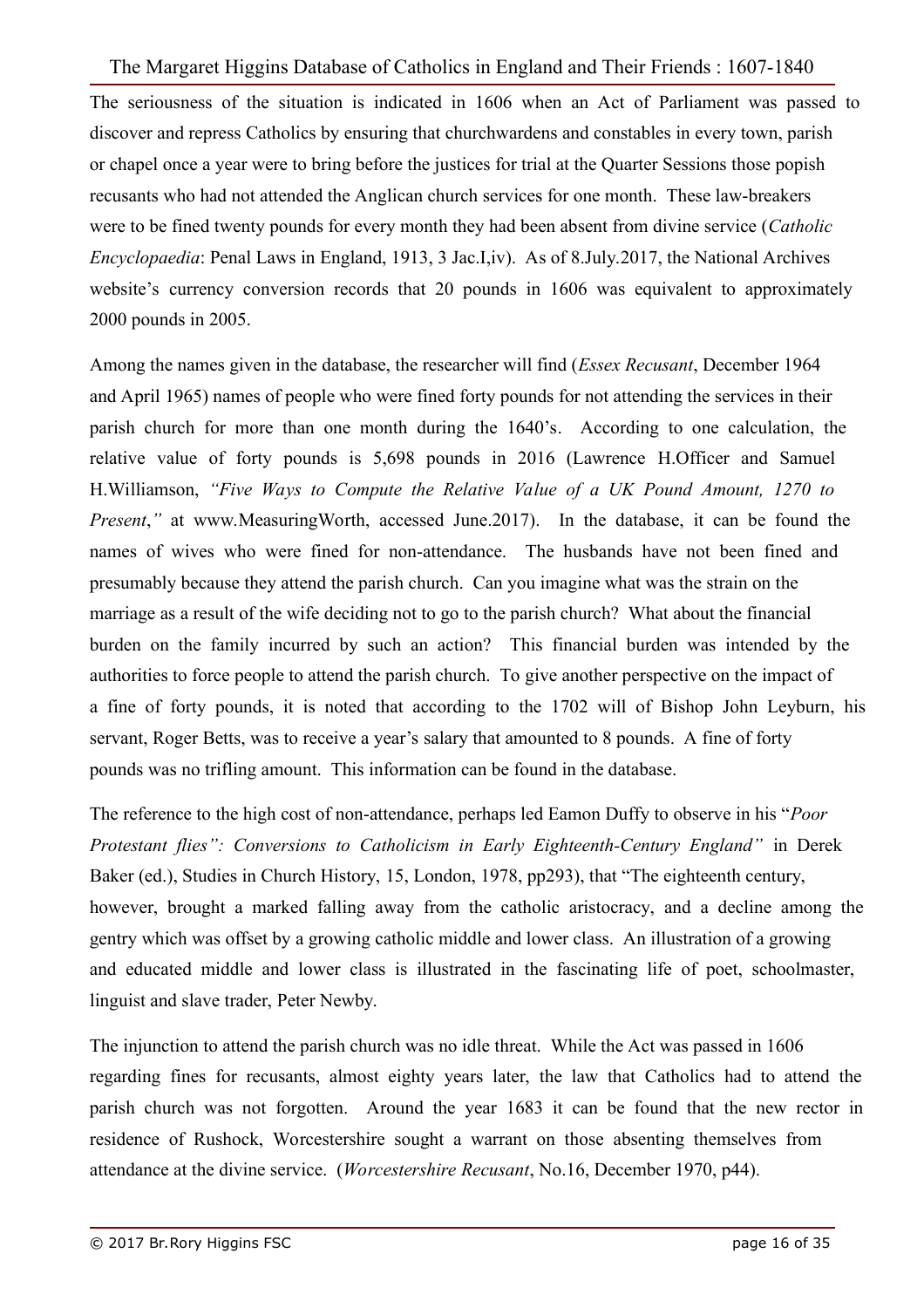Towards the end of the seventeenth century, further acts (11 & 12 Gul.III, 4) were passed. In 1699 a reward of 100 pounds was offered for the apprehension of any priest (*Catholic Encyclopaedia*: Penal Laws in England, 1913) and that any Catholic over eighteen in not taking the oaths of supremacy and allegiance should be incapable of inheriting or purchasing any lands, and any lands devised to a Catholic who refused to take the oaths should pass to the next of kin who happened to be a protestant.

In 1700 it became illegal for a Catholic to conduct a school. If so, the person was to receive the punishment of perpetual imprisonment (*London Recusant,* Vol.5, No.1, 1975, pp21-23). Yet, in York and Hammersmith, Catholic women, who knew the consequences acting contrary to the law, conducted schools. These nuns in York had the cheek to call the school, "The Nunnery". In the same year of 1700 it became illegal to be sent overseas to be educated as a Catholic and furthermore, if anyone informed the authorities of someone sending another overseas, the informer would be awarded 100 pounds. This is no small sum. In fact, as of 8.July.2016, the National Archives website's currency converter records that 100 pounds in 1700 was equivalent to approximately 7,800 pounds in the year 2005. The amazing thing is that there appears to be so few stories of attempts to make money from the execution of this law. It seems many decent people, who knew of priests, chose not to inform the authorities.

On 11.Jan.1702, it was proclaimed that all papists were to leave London and Westminster and were to remain outside a ten-mile limit. This was not a new law but one that had been passed during the reign of James I (*Catholic Encyclopaedia*: 1913, Penal Laws in England, see (3 Jac.I, v). Regarding the 1702 proclamation, Catholics were to remove themselves from London within eighteen days. Those papists remaining were to be listed by the constables and the lists to be given to the justices of the peace who were to proceed against those named in the lists (*London Recusant* Vol.5, No.1, 1975, pp21-23). By the same Act (3 Jac.I, v), Catholics were not to leave their place of residence for more than five miles unless they had a licence from four magistrates and the bishop or the lieutenant of the county. The restrictions on Catholics were real. One could not go about freely. The story from 1745 regarding Thomas Owst of Halsham in the East Riding of Yorkshire in wishing to see his seriously ill wife illustrates this fact. Sadly, his wife had been visiting her sonin-law but he lived more than five miles from her home. Thomas had to request four Justices of the Peace of the said Riding and obtain the assent of one of the Deputy Lieutenants for him to travel from his said usual place of abode to Drax. Thomas received permission on 18.December.1745 but he had to return on Wednesday, 15 January next or sooner (The Frontispiece of *Catholic Record Society*, Vol.1, 1905). The law was there, had to be obeyed and was applied.

An example of the difficulties Catholics experienced is seen in 1717. The three brothers, William, Samuel and Jacob James were to feel the force of the law when their father William James died in 1717. Because of the above mentioned law (11 & 12 Gul.III, 4) that was passed in 1699, it meant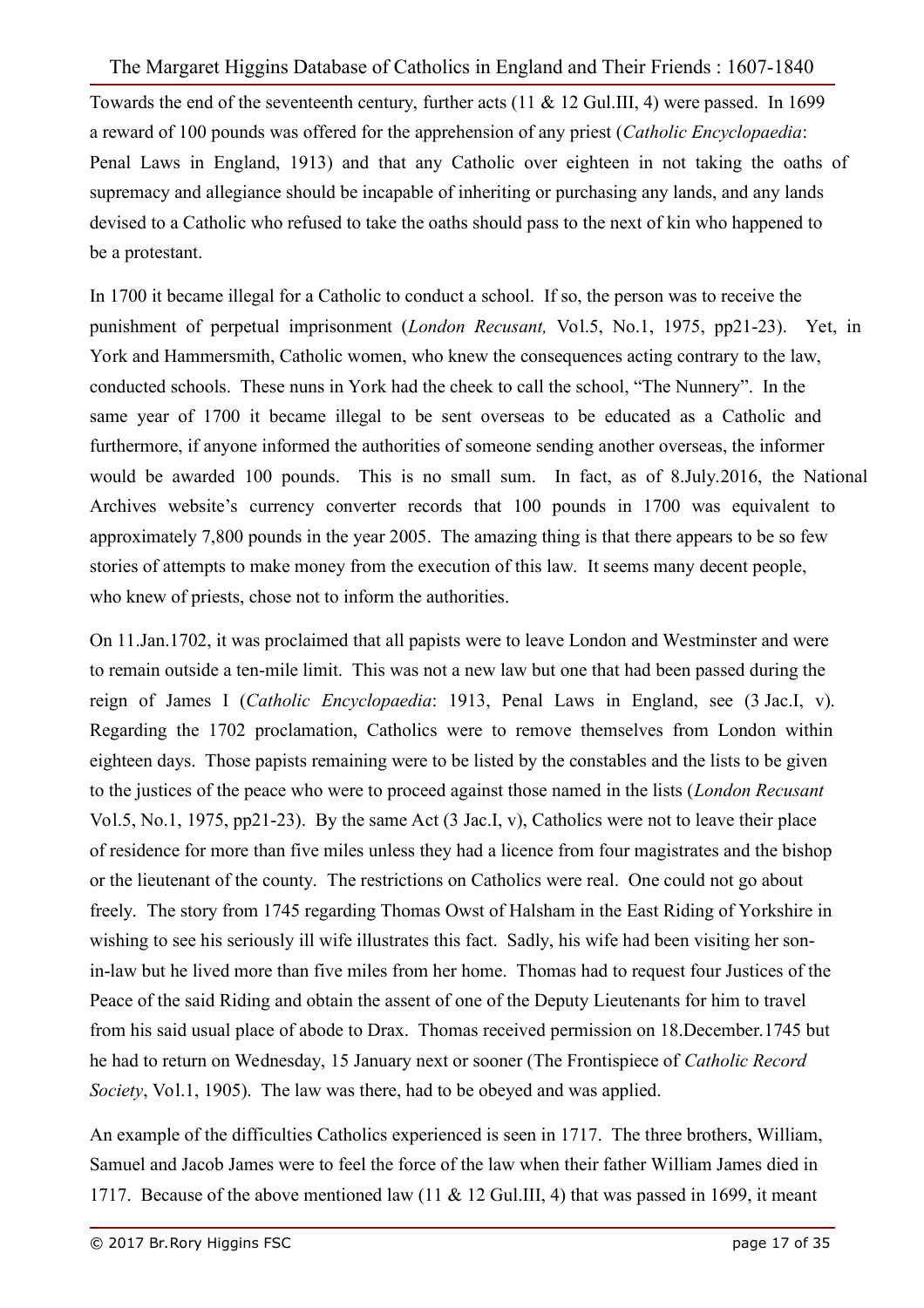that any Catholic over the age of eighteen in not taking the oaths of supremacy and allegiance would be incapable of inheriting or purchasing any lands, and any lands devised to a Catholic who refused to take the oaths should pass to the next of kin who happened to be a protestant, the three sons of William were taken to court. There they were accused of being Catholics and therefore debarred from inheritance. The court case dragged on till 1721 (Bristol Record Office; AC/JS-AC/AS, *Ashton Court, Somerset-Jarit Smith*).

Two-thirds of the estates of convicted recusants had, since the time of Elizabeth I, been technically forfeited to the Crown, but this law had never been fully enforced. In 1715 it was proposed to impose an annual tax of 100,000 pounds in lieu of forfeiture. This was due to the part some Catholics played in the Jacobite Rising of 1715. The proposal titled "Returns of the Papist's Estates" were laid before the Commons in 1719 and it was not until 1723 that "An Act for Granting an Aid to His Majesty by laying a tax on Papists" was passed by a narrow majority of 187 to 154. The tax was imposed for one year only; it never became an annual tax. The amount raised was 63,013 pounds and after 1733 all attempts to collect arrears were abandoned (Magee, Brian: *The English Recusants A Study of the Post-Reformation Catholic Survival and the Operation of the Recusancy Laws*. London, Burns, Oates and Washbourne, 1938, p176-7).

According to Geoffrey Holt in his work "*The English Jesuits in the Age of Reason* (Tunbridge Wells, Burns & Oates, 1993, p42), because of the Act (4 Geo.I, c.60), Catholics were to be doubly taxed under the annual land-tax acts. A few years later in 1722 an Act (9 Geo.I, 18) was passed by which the intention was to raise not 63,000 pounds but the sum of 100,000 pounds was to be wrung from the Catholics (*Catholic Encyclopaedia*, 1913: Penal Laws in England).

The following extract from the *Gentleman's Magazine* (February 1735, p106) tells the story both of the devotion of Catholics to the Eucharist and the fear experienced by priest and people to be sent to be prison or worse because of the law being applied. To get a sense of the England of old and the fear experienced by those concerned, the extract is quoted in full, and as given in the magazine. The incident occurred on Sunday, 23.Feb.1735. "About 11o'clock, the Peace Officers going their Rounds to the Publick Houses, to prevent disorderly Smoaking and Tippling in time of Divine Service, discover'd a private Mass-House, at a little Alehouse the back of Shoreditch where near an hundred People were got together in a Garret, most of them miserably poor and ragged, and upon Examination appear'd to be Irish; some few were well dressed: Several Mass books were found with them. The Priest made his Escape out of a back Door, leaving the rest to shift for themselves; whereupon some got out of a Trap-Door, and others, after giving an Account of their Names and Places of Abode, were let quietly depart. Not withstanding a great many met in the Evening, at the same Place, declaring that Mass should be said there." It is noted that most of the people were miserably poor. No wonder some escaped for fear of a fine, yet "a great many met in the Evening

… declaring that Mass should be said there." There was a desire to have the Eucharist celebrated.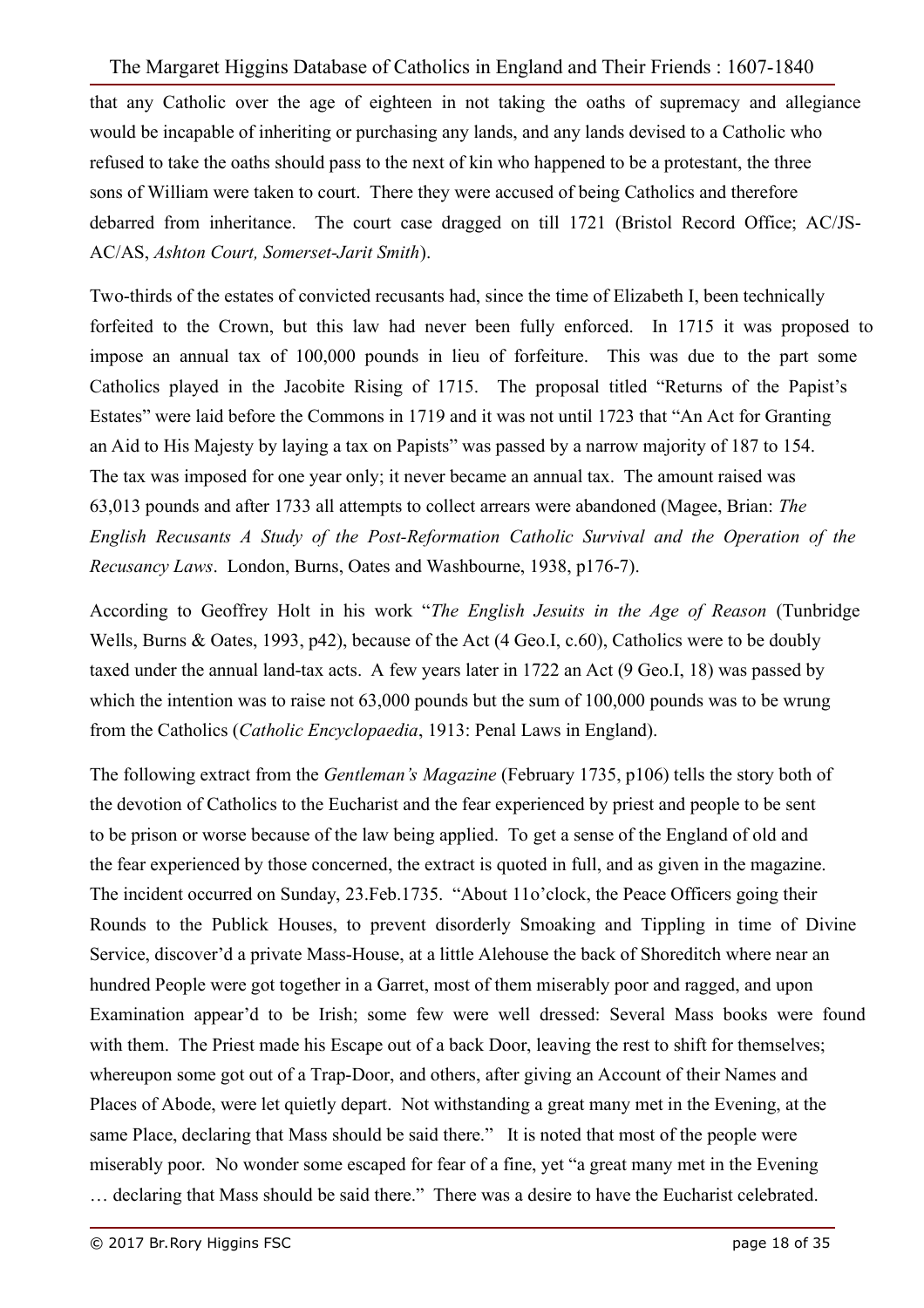It was not just in London that Catholics were wary of being discovered attending mass. At a similar time as the Shoreditch episode, people would "go in a cart at night to hear Mass, the priest dressed in a round smock to resemble a poor man," (*Recusant History*, Vol.26, No.2, October.2002, p396) in Lincolnshire. Catholics were devoted to the mass and hence the reason for the photograph of a recusant chalice being on the cover of the CD.

Fear of betrayal was the result of imposing the law. This fear and consequences are seen in the case of Ralph Pierceson (Pierson). Monox Hervey, a Catholic priest, tells the story in his register. "On the 12th of December 1736, Ralph Pierceson was reconciled to the Church by me before the Congregation at Ugthorpe. Ralph Pierceson (pray good reader take notice of this Yorkshire chap), late constable of Ugthorpe, from this day to December 1745, behaved himself exceedingly well, and was very good and regular and not singular. His wife died in childbirth and left him five small children. I took one boy from him, named Jacob, and bred him up, gave both the boy and his father clothes and money to keep him from starving, and married him for nothing to a good careful Catholic. But in the year 1745, when the troubles started in Scotland, this my Saint turned tail, and swore against me, and became the main evidence against me at York Castle. He swore enough to hand all the priests in the kingdom, as to their functions, and all this in the hope of getting a reward, which was at last but shame and confusion. God pardon him, I freely forgive him" (*Catholic Record Society*: Vol.14, pp373-74). As a result, Hervey was imprisoned.

Another example that Catholics had to work clandestinely comes from the city of Bath. Richard Bostock of that city asked in his will that if he died within a day's journey of Bath, to be buried between eleven and twelve at night in the left hand aisle of the Abbey Church. A monumental stone against the wall bears the inscription of "Richard Bostock, M.D., formerly of Whixall, Shropshire died. Rest in peace". Richard's will is dated 29.Jan.1746, proved 7.Apr.1747 (John Orlebar Payne: *Records of the English Catholics of 1715*, London: Burns & Oates, 1889, p47) and by all accounts, it seems it would not have been possible for Richard to be buried in public view in the Abbey Church as he was a Catholic.

The government took seriously its concern regarding Catholics even to the extent of having a Catholic boy at a Catholic school removed from school and family and brought up as an Anglican. This was the case of the priest's nephew in 1759. The  $<sup>th</sup>7$  Viscount Molyneaux, Fr. William</sup> Molyneaux died and his nephew, Charles Molyneaux, inherited the title. He was a minor at school. The boy was removed at once, taken out of the hands of his family and brought up as an Anglican. As a reward for becoming one, he was made the first Earl of Sefton (Giblin, J.F: Molyneaux Family and the Missions at Scholes Hall and Our Lady's, Portico. *North West Catholic History*, 1994, Vol.21, p7).

The reward for a Catholic priest for ministering to his flock was harassment. Fr. William Heatley suffered for many years from the enmity and opposition of Dr.James King in the parish of Cheam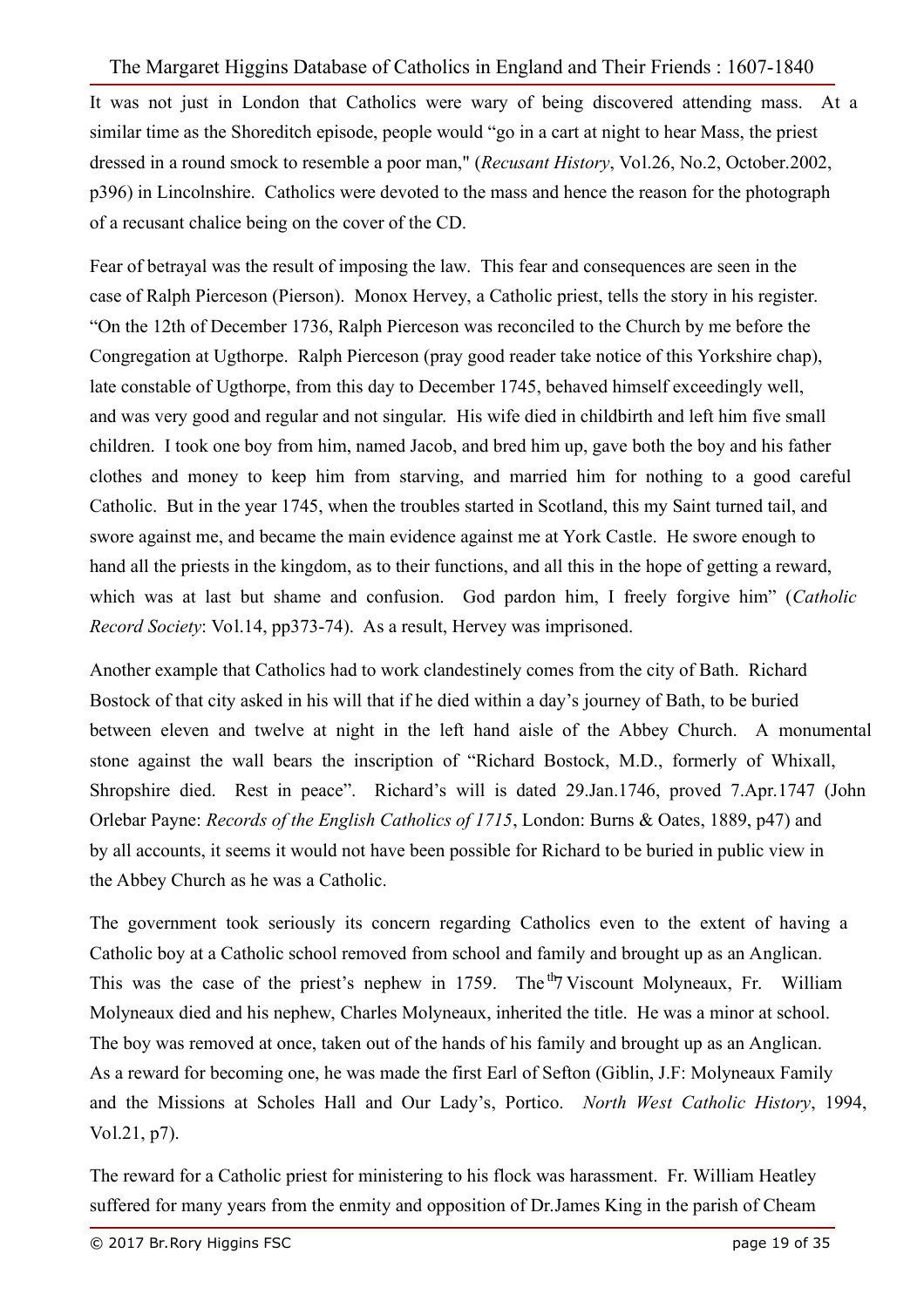in Surrey. In 1765, Dr.King reminded a mother that it was death for a Catholic priest to exercise priestly functions in England (John Orlebar Payne: *Old English Catholic Missions*, London: Burns & Oates, 1889, pxx).

Even as late as 1766, a Catholic could be challenged on inheriting an estate because he or she was a Catholic. Henry Errington on 16.July.1766 received such a challenge from his non-Catholic relation, Mary Soulsby, at the Hexham Quarter Sessions. Mary Soulsby was the niece of William Errington, Esq, of Sandhoe. Henry was William's nephew. Both were named in William Errington's will. With Henry, being a Catholic, Mary took Henry to court to claim she and not he was the rightful claimant to uncle William Errington's extensive estates (Edward Bateson et al; *History of Northumberland*, Vol.4, Newcastle upon Tyne, Reid u.a.1897, p192f).

The Catholic priest, John Baptist Maloney, was convicted at Croydon on 23.Aug.1767 for administering the sacrament to a dying man. He was sentenced to perpetual punishment. Thankfully, he was only imprisoned for four years and at the end of which he was banished from England for life. It was serious business to be a priest. The sick man was not convicted of high treason as he could have been according to the 13 Eliz.c.2 which made it high reason to be absolved (*Catholic Encyclopaedia*, 1913; Penal Laws in England).

It may be that the Maloney case is considered as an isolated incident. It was not just in people's minds that the law could be used to punish priests. In 1770, The Rev.Richard Robinson, curate of Egton, Yorkshire wrote a letter warning Fr.Bradshaw of high treason for him functioning as a priest (J.L.O'Connor: *Hearts of Oak: Study of Recusancy in the Moorlands of North-East Yorkshire 1569-1840,* accessed 16.Apr.2015 - http://hogarth.info/resource/extra/hearts\_of\_oak2.pdf). In the same year, Fr.Watkinson at Middleton, near Ilkley, was warned for the same reason and told to quit the country or to feel the full force of the law (*Catholic Record Society*, Vol.4, p271).

There was an ever-present possibility, if not reality, of surveillance. Even after Bonnie Prince Charlie had retired from Britain and the crisis had passed, it was noted by the authorities, in the parish of Hope, Derbyshire, that the papists, John Wilcockson and Thomas Marsden, had not attend the parish church for one whole month. Three years, later in 1750, Ed Flecher, another papist, was reported for his absence as well (Derbyshire Record Office: D331/12/22/1-13 is on the reverse of Peak Forest Constable's presentment). For the three men and their families, the prospect of a fine and therefore of reduced financial circumstances was the price to be paid for following their consciences.

It was not just the fines and the prospect of fines and gaol that ever loomed on the horizon; it was the lack of opportunity given to Catholics. As far back as 1606, Catholics were disabled as lawyers, physicians, and apothecaries. They were barred from holding any office in any court or corporation, from joining the army or navy, of any office under the State and from discharging any duties of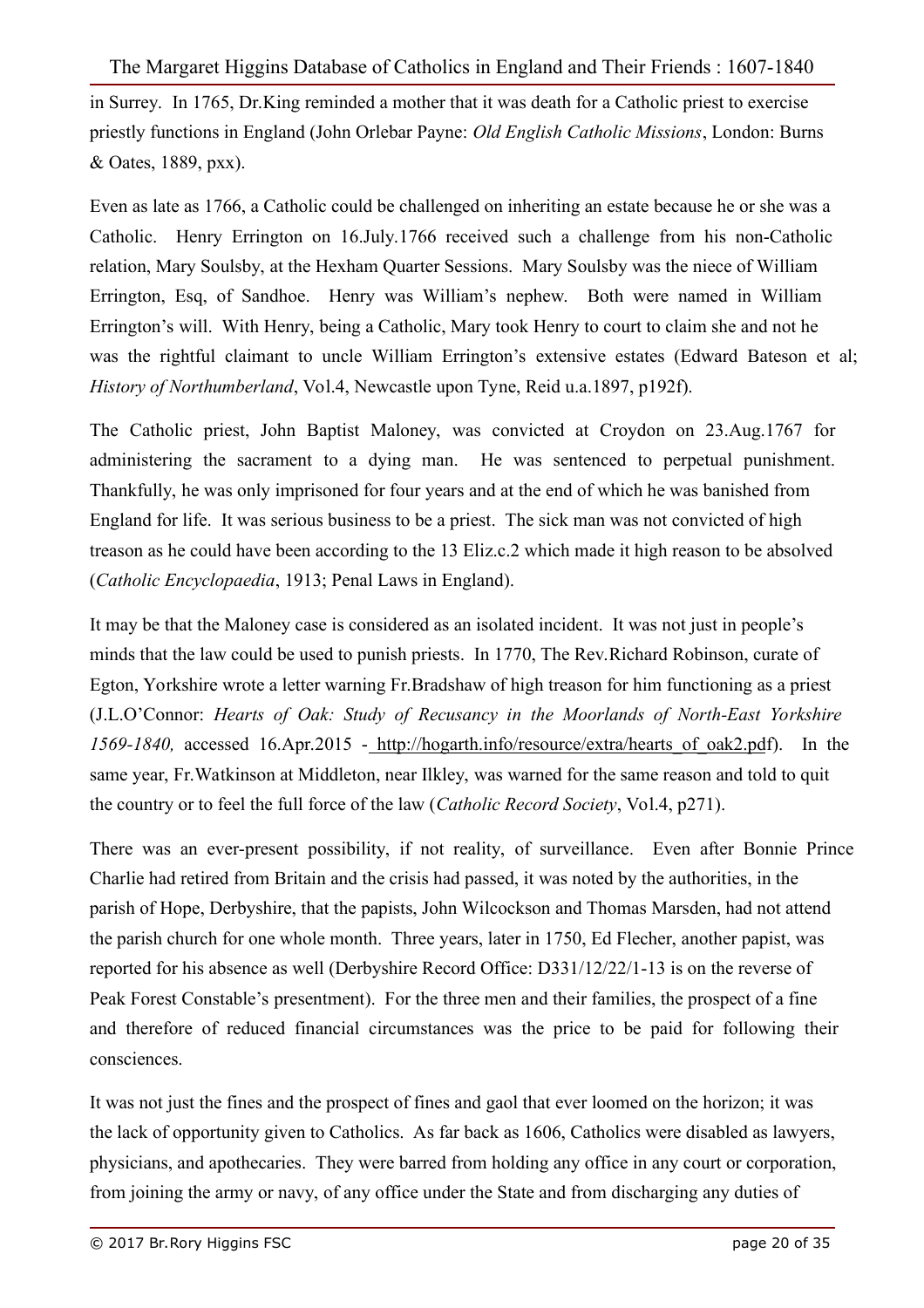executors, administrators or guardians (*Catholic Encyclopaedia*, 1913, Penal Laws, 3 Jac.I, v). Any married woman who had not received the sacrament in the Anglican Church for a year before her husband's death forfeited 2/3 of her dowry, 2/3 of her jointure, and was debarred from acting as the executrix to her husband or claiming any part of his goods. Every convicted recusant was excommunicated from the Established church with the result that they were debarred from maintaining or defending any personal action or suit in the civil courts. There was the added injunction that Catholics could not enter university without denying their faith (*Catholic Encyclopaedia*, 1913, Penal Laws, 3 Jac.I, v). Yet, so many Catholics chose to remain living with the fear of apprehension, to face penury and to live with exclusion from recognized higher learning, with inferior economic and social positions in exchanged for what they deemed to be of a great and eternal value

One author wrote that to some extent the severity of the penal laws ensured they were rarely enforced except at times of crisis such as the Popish Plot. In normal times fines were left uncollected as a threat for use on a future occasion (Gardner, Norman: *Lancashire Quarter Sessions Records; Register of Recusants 1678*, Wigan, North West Catholic History Society, 1998, p7). Nevertheless, fines were collected even when peace reigned in England. This can be verified by examining the database when in 1684 fines of 40 pounds were levelled at popish recusants for not attending the Anglican parish church. The story told by Elizabeth, the mother of the historian and priest, John Lingard, is relevant. Her father, a yeoman of Claxby, was imprisoned for harbouring a priest. Reduced to poverty by the heavy fines and other penalties imposed on the father, the children were scattered with Elizabeth, being one of them (see http://newspapers.bc.edu.cgibin/bostonsh?a=d&d=BOSTONSH19120217-01.2.21, accessed 21 June 2107 - *The Sacred Heart Review*, No.9, 17.Feb.1912, p7). The unity of a family was destroyed. It is difficult to believe this was the only family to experience such a disruption. Perhaps the penal laws need only to be rarely enforced if their mere presence and occasional use affected the desired result of financially crippling recusants and the minimisation of popery.

## LIFE WAS HARD

Life was hard without even being a Catholic as well as being one. Life was not easy as can be seen from the lives of the tailor, Robert Johnson and his Catholic family from Holm, Yorkshire. He and his wife, Jane, lost eight of their children to either smallpox or consumption in less than four years between April 1782 and November 1786 (*Catholic Record Society*: Vol.4, pp309-10). Being Catholics, life was even harder but it had its own rewards.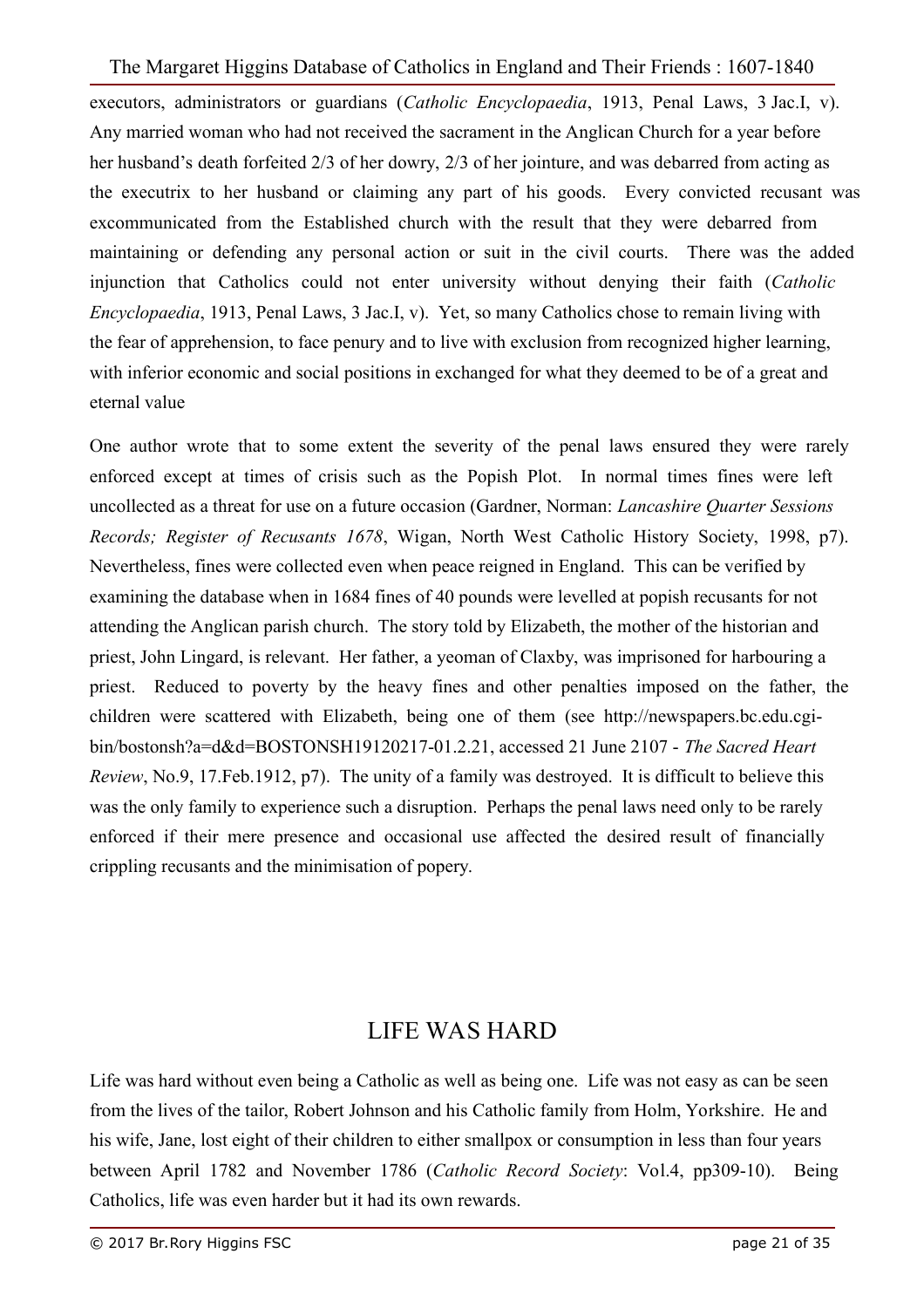The pressures and restrictions imposed on Catholics made life not as easy as it could have been. While difficulties came from outside the faith, there were added difficulties, which also came from within the faith. An example is the regime of fasting that was asked of Catholics. Becoming a Catholic meant a life-style change. It is of interest that George Elliot in her novel "*Middlemarch"*, makes reference to the fasting practice of Catholics when she has her main character, Miss Dorothea Brooks, described as having "strange whims of fasting like a papist" (Penguin Classics, 1994, p9). Catholics fasted.

In 1676 there was a complaint that the Catholic people in the North were eating eggs on Friday during Lent. Later when Bishop Gifford was serving in London, he was obliged to allow flesh three times a week in Lent and gave some concession for eating of eggs and cheese. There seemed to be no relaxation even for Sundays as Lady Molyneaux was told while roasting chicken on a Sunday morning that she was not entitled to it and had to change to red herrings (Bossy, John: *The English Catholic Community 1570-1850*, London, Darton, Longman & Todd, 1979, pp113-14).

During the most of the eighteenth century, Catholics were expected to fast before all holydays and it seems there were many. It was only in 1777 that there was a relaxation and it was only on the eve of the Lord's Day and eleven other days that fasting was required. Nevertheless, it is to be noted that "As to the fasts that have been annexed to the eves or vigils of those holydays, which are now reduced, the obligations of the fast to be henceforth transferred to the Wednesdays and Fridays of the four weeks of Advent" (*London Recusant*, Vol.5, No.2, 1975, p91). Being a Catholic, and deciding to remain as such, made demands on the person.

The seriousness of life is told in the life of Father Albert Underhill who left Selby in 1802 and moved to Leeds. "For a long time he had to struggle on in deep obscurity and poverty. His dwelling, with the room in which he assembled the few Catholics whom he could collect together to hear mass, stood in the miserable alley or yard behind the public shambles, and was so straitened were his means that very often he had nothing more for dinner than potatoes mashed with buttermilk. It was one of his economical expedients to go to the shambles late on the Saturday night, when the general marketing had closed, and buy scraps of meat and bones remaining on the butcher's hands, and this supply which you obtained at a very trifling cost, served him for the whole of the ensuing week" (John Orlebar Payne: *Old English Catholic Missions*, London, Burns & Oates, 1889, pxxi). There is a good chance his flock was too poor to do much else to support him. Yet, Albert Underhill was like so many others before him who choose to live a life of faith.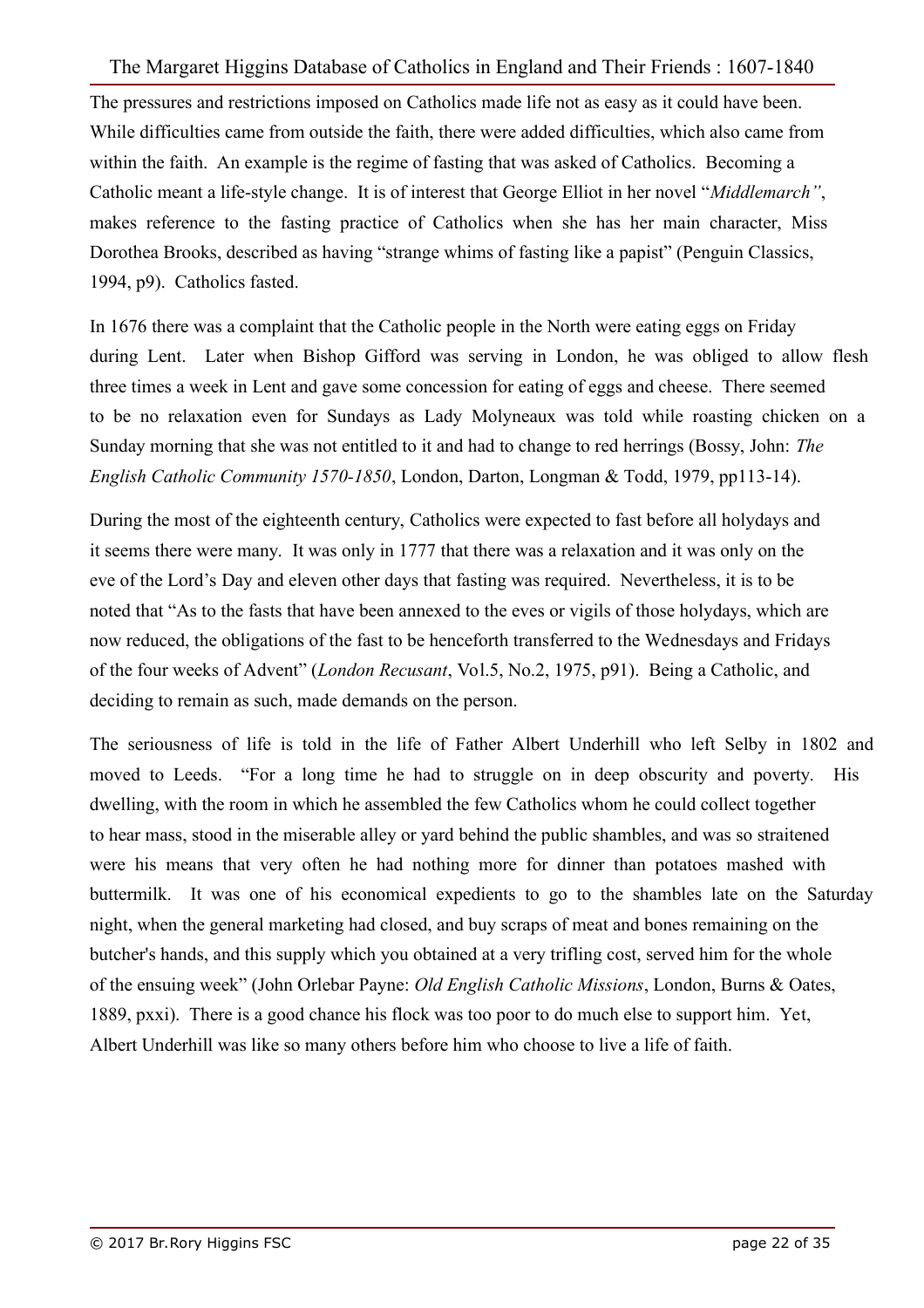# CLIMATE of THE TIMES TOWARDS CATHOLICS

It would be safe to say that the climate towards Catholics varied by both time and place.

In February 1706, Bishop Bonaventure Giffard wrote that for sixteenth months he could scarcely find a place to rest in safety. Then in 1714, between 4th May and 7th October, Giffard had been forced to change lodgings fourteen times in London (Gillow, Joseph: *Bibliographical Dictionary of English Catholics*, Vol.2, p455).

In the parish of Somerton (Oxfordshire) the vicar, John Watson was able to demonstrate religious tolerance and either astute judgment or wise counsel. In 1738 he wrote that there were many Catholics in his parish but he advised his Bishop to be careful in handling them as they "generality live quietly and neighbourly amongst us and behave with a good deal of civility and respect towards me". He ended his letter by saying that "Protestants and papists by a long living together in the same parish are so blended and united, that should we put laws into execution against them, I am afraid that instead of bringing them over to the church it would be a certain means of driving some of our own away" (Oxfordshire Record Office: Oxford Diocese; *Clergy answers*, Ref: DIOC/3/D/A/3).

While this is comforting, this situation applied to the parish of Somerton. All places and all times did not replicate Somerton. This is seen in various places and guises.

One could be forgiven in thinking that there was a greater tolerance of Catholics as the eighteenth century wore on. Perhaps there was greater tolerance by some. In some ways the situation is analogous to that of a person's body. The person may be 99% well but owing to the severe toothache in a very small area, the whole body can be affected. In a similar way, the 99% of Catholic body can be in relative peace but because of the ever-present reality that penal punishment could be applied, there was good reason to be wary.

A case in point is the Anne Fenwick case of 1772, which because of her Protestant brother-in-law's actions deprived her, a Catholic widow of her husband's estate and also of the considerable inheritance she had received from her father. Thankfully many, if not most, were appalled at the decision (Serenhedd, James: *George Errington and Roman Catholic Identity in Nineteenth-Century England*, Oxford, Oxford University Press, 2016, p9) and would have contributed to the view that penal laws were outdated.

A few years later, in 1778 there was the First Catholic Relief Act. One of the things, which the Act did, was to allow Catholics to join the British army without having to take the religious test. The British army needed to recruit more men to fight in America (Serenhedd, James: *George Errington*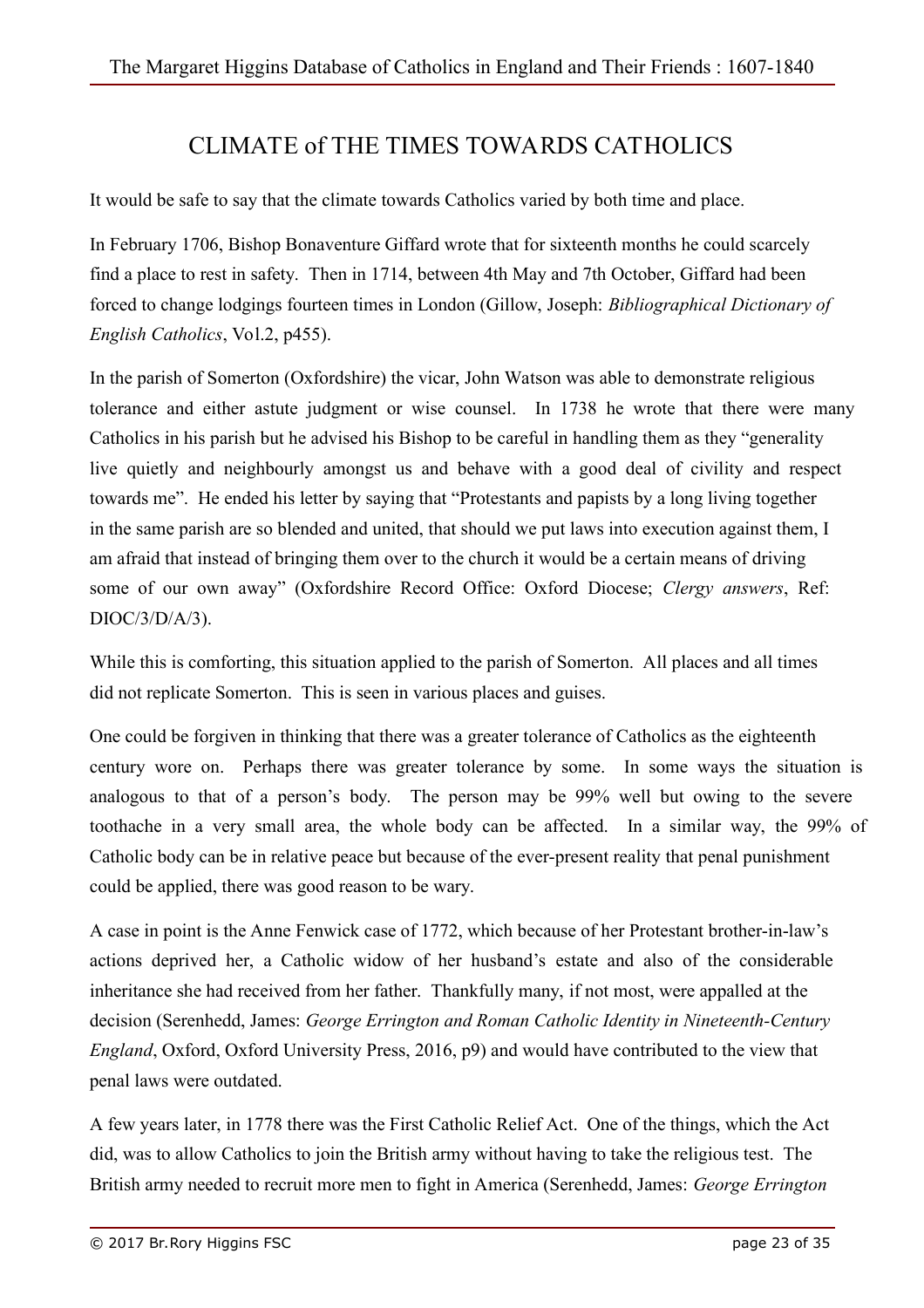*and Roman Catholic Identity in Nineteenth-Century England*, Oxford, Oxford University Press, 2016, p12). A similar Act was passed in Dublin allowing Irish men access to a military career. Catholics in England were given freedom of worship, to hold some public offices, to take up some professions and to lease land for 999 years (Bloy, Marjorie: *The Age of George III ...*  http://historyhome.co.uk/c-eight/ireland/irenorth.htm#savile, accessed 23.Nov.2015) The climate of public opinion towards Catholics was changing.

While the First Catholic Relief Act of 1778 allowed Catholics to join the British army, there were in fact Catholic soldiers already in the army. This information was discovered in the Lambeth Palace Library. The Returns of Papists for the Diocese of London in 1767 named six men living in Knightsbridge, Westminster, in the parish of St.George's, Hanover Square. They are listed as grenadiers with the names of Bradley, Butterworth, Briton, Kempson, Nott, and Marshall. Sadly their Christian names are not given. It may be that they became Catholics after joining the army. Perhaps their continued presence gives an indication that Catholics were welcomed to stay in the army with no questions being asked.

Ease of the penal laws came about not just for the purposes of good will but of political expediency. As mentioned, Britain needed to change the law in order to overcome the revolt in its thirteen colonies in North America. Change of law did not equal change of some people's feelings towards Catholics. A significant section of the population in London and Bristol held onto anti-Catholic feelings. Some were not convinced that relaxation of the penalties for Catholics was a good thing. These strong and simmering feelings expressed itself in the Gordon Riots of 1780.

On the outbreak of the Gordon riots (2.Jun.1780) William Murray, the Lord Chief Justice, experienced the vengeance of the mob. His carriage windows were broken, and he was hustled as he passed to the House of Lords, of which he was then speaker pro tempore, and on the night of 7th June his house in Bloomsbury Square was sacked and burned. With Lady Mansfield, he made his escape by a back door shortly before the mob entered his house. His books, manuscripts, pictures, and furniture were entirely destroyed or dispersed (Marjorie Bloy quoting James McMullen Rigg's, *William Murray, first Earl of Mansfield 1705-1793,* published 1894 at …

http://www.historyhome.co.uk/people/mansfld.htm, accessed 23.Nov.2015). These events beg the question, "Why would this happen to a protestant judge of the realm?" Murray had helped Catholics by a judgement that he gave in a court case of James Webb versus Payne in 1767. The latter was an informer who hoped of being awarded a hundred pounds. He brought to court a man who he saw celebrating mass. Murray was the presiding judge and seemed determined that seeing a man celebrate mass was insufficient evidence that the man was a priest. The informer had not only to see the man perform the functions of a priest, the informer had to prove that the man was a priest. If he could do so, then the priest could be punished, exiled or executed as required by law and for the informer to receive the hundred pounds. After all, the man could be a bogus priest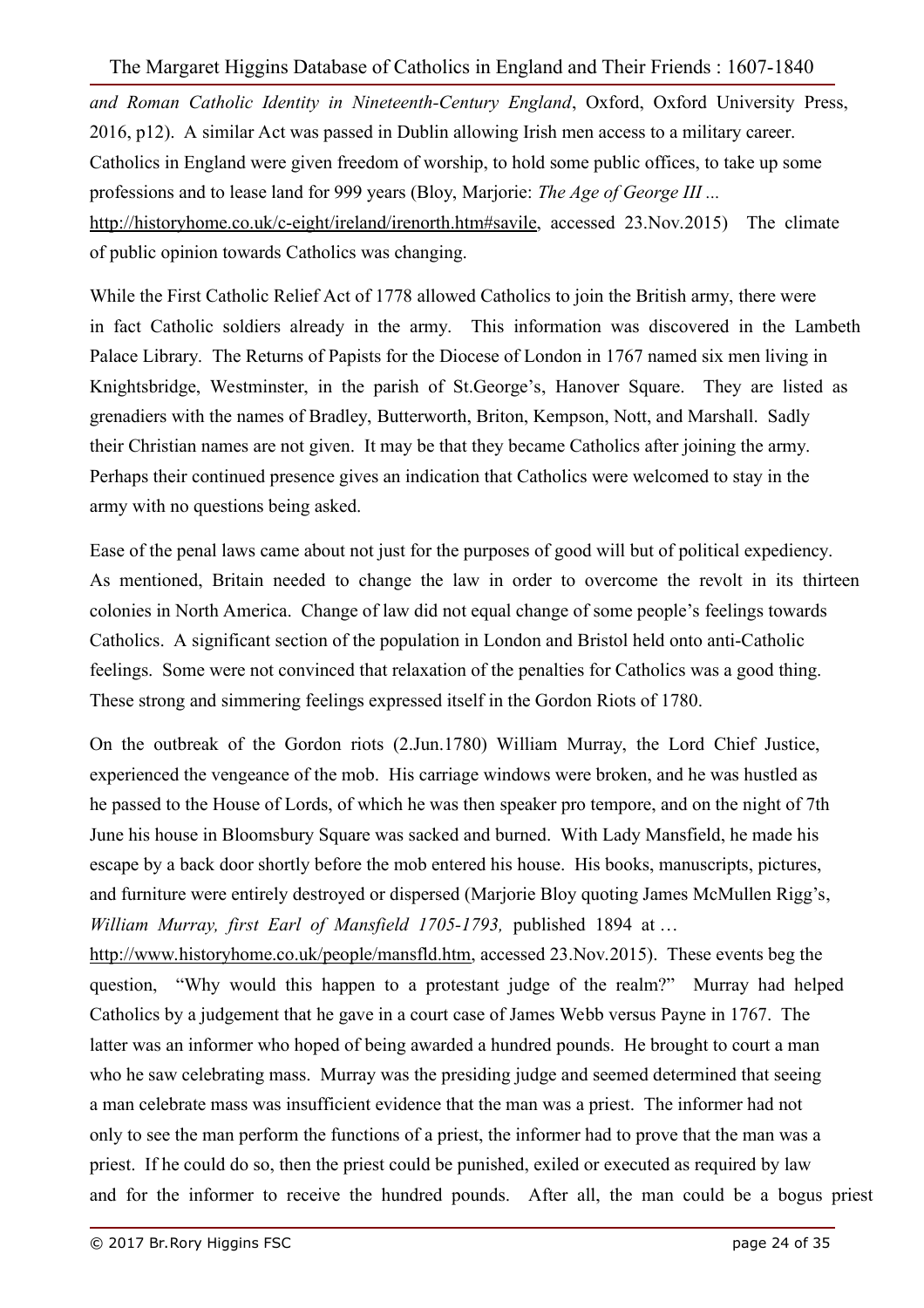(Holliday, John: *The Life of William, late Earl of Mansfield*, P.Elmsly, London, 1797, p178). As a result of Murray's ruling, the priest, James Webb, was released. Thirteen years later during the Gordon Riots, Murray's judgment was remembered and with a vengeance. His support of the First Catholic Relief Act of 1778 would not have helped his cause.

The words from Murray expressed in 1767 highlight the importance and power of law. In admiration of Murray's dexterity of a lawyer's mind, one cannot but recall the words of a previous lawyer, Thomas More, in arguing with his daughter Meg, as presented by Robert Bolt in his play, "*A Man for All Seasons.*" "Listen, Meg, God made the angels to show Him splendor, as He made animals for innocence and plants for their simplicity. But Man He made to serve Him wittily, in the tangle of his mind." William Murray in the tangle of his mind gave relief to Catholics in England. He also is remembered for his influence in the disappearance of slavery in England. As a result of Murray's decision in the Somerset vs Stewart case of June 1772, between 14,000 and 15,000 slaves were immediately freed in England (Heward, Edward: *Lord Mansfield, A Biography of William Murray 1st Earl of Mansfield 1705–1793 Lord Chief Justice for 32 years*, 1979, Chichester, Barry Rose, p141).

If feelings of the Gordon rioters towards a Protestant judge, such a William Murray, could be described as "strong" and "simmering", then one wonders what were the feelings towards Catholics?

These feelings, among some of the population, persisted as can be seen in the anti-Catholic riots of Cheltenham (Gillow, Joseph: *Bibliographical Dictionary of English Catholics*, Vol.2, p493) even as late as 1850 and Stockport two years later. The climate towards Catholics ensured that they kept their heads down and not just in prayer.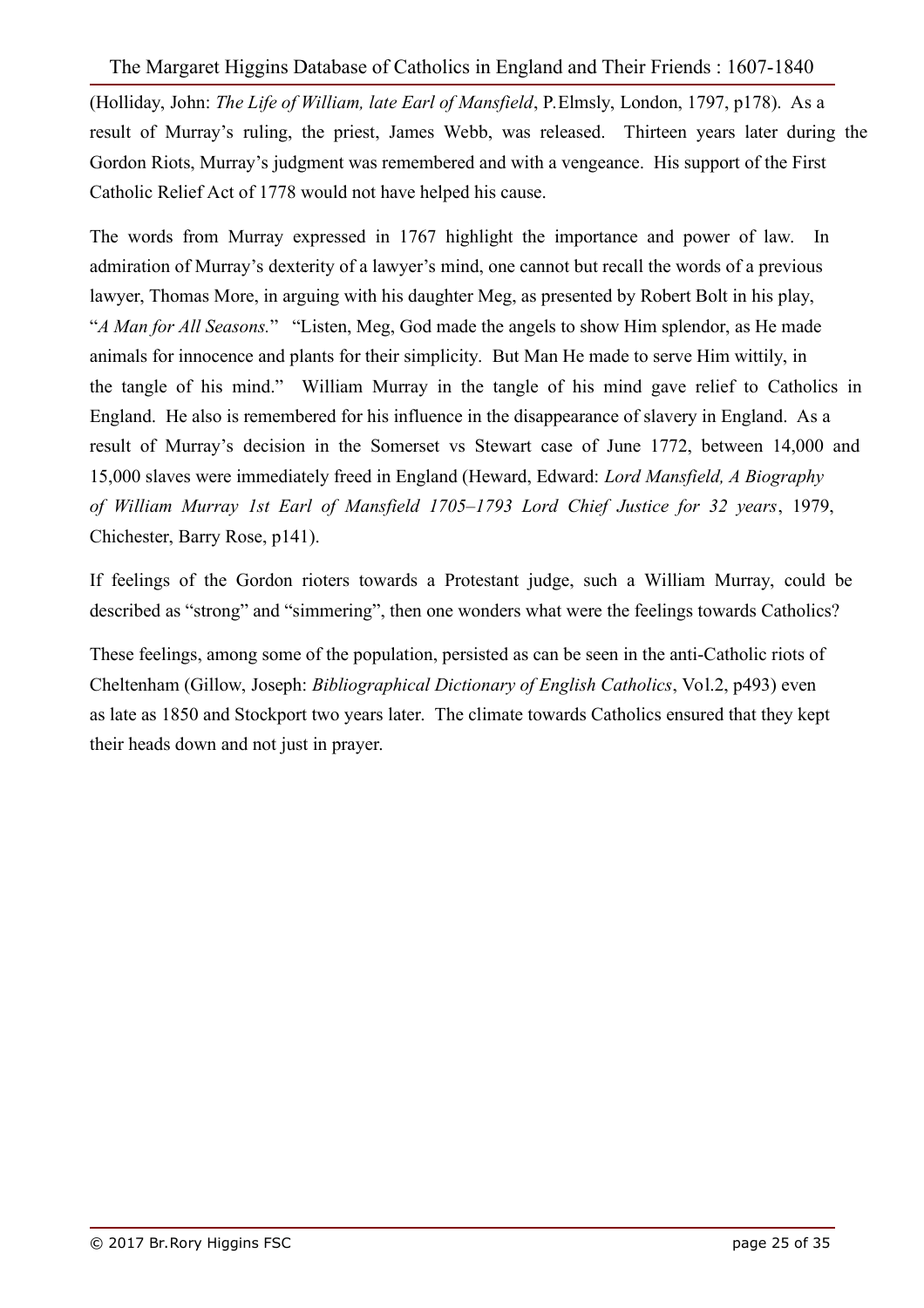## BIBLIOGRAPHY

- Bateson, Edward et al: *History of Northumberland*, Vol.4, Newcastle upon Tyne, Reid u.a.,1897
- Barnewall, Henrietta: *One Hundred Years Ago,* London : Burns & Oates, 1877?
- Bloy, Majorie: *The Age of George III*, http://www.historyhome.co.uk/c-eight/ireland/irenorth.htm#savile, accessed 23.Nov.2015
- Bolt, Robert: *A Man for All Seasons*, London, Heinemann Educational Books, 1963

Bossy, John: *The English Catholic Community 1570-1850* London, Darton, Longman & Todd, 1979

Bridge, John: *The Lowe House Story 1743-1993*  Place of publication and publisher are not identified, 1993

*Catholic Encyclopaedia*, Penal Laws [S.l. : s.n.], 1913-22

*Catholic Record Society*: Volume 1

*Catholic Record Society*: Volume 4

*Catholic Record Society*: Volume 14

- Dibbs, Sylvia: *The Family of John Weetman of Baddesley Clinton 1600-2008* Croydon, Sylvia J Dibbs, 2009
- Donohoe, James Hugh: *The Catholics of New South Wales, 1788-1820* Sydney, Archives Authority of New South Wales, 1988
- Duffy, Eamon: "*Poor Protestant flies": Conversions to Catholicism in Early Eighteenth-Century England"* in Derek Baker (ed.), Studies in Church History, Vol.15, London, 1978
- Duffy, Eamon: *Fires of Faith: Catholic England under Mary Tudor* New Haven, Connecticut, Yale university press, 2010
- Elliott, George: *Middlemarch*, London, Penguin Classics, 1994
- *Essex Recusant*: Brentwood, England, Essex Recusant Society, December 1964 and April 1965
- *Essex Recusant*: Brentwood, England, Essex Recusant Society, Vol.12
- Gardner, Norman: *Lancashire Quarter Sessions Records; Register of Recusants 1678* Wigan, North West Catholic History Society, 1998
- *Gentleman's Magazine* (February 1735), London, 1735
- Giblin, J.F: Molyneaux Family and the Missions at Scholes Hall and Our Lady's, Portico *North West Catholic History*, 1994, Vol.21
- Gillow, Joseph: *Bibliographical Dictionary of English Catholics* London, Burns & Oates, 1885, Vol.2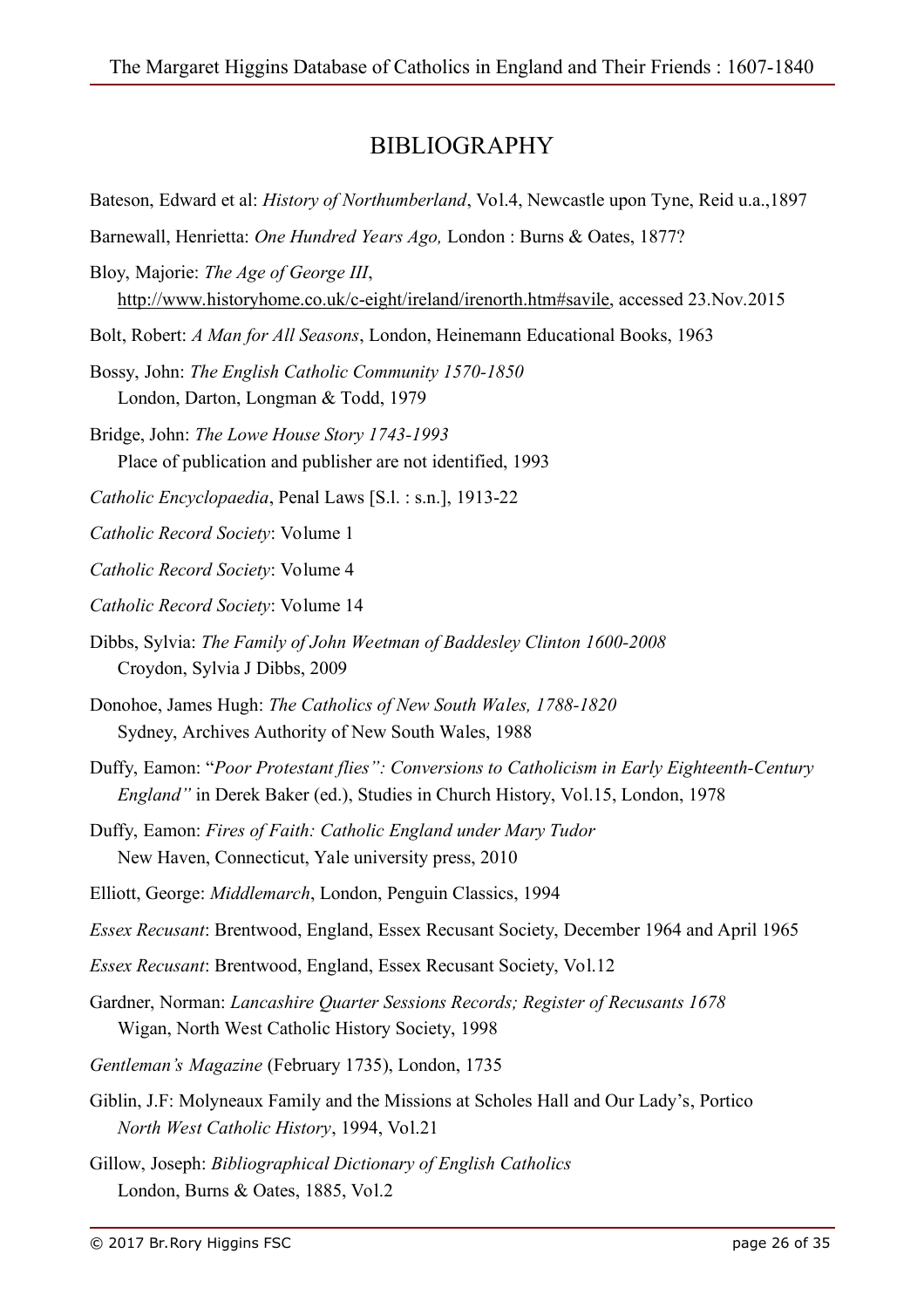- Haile, Martin and Bonney, Edwin: *Life and Letters of John Lingard 1771-1851* London, Herbert Daniel, 1911
- Heward, Edward: *Lord Mansfield, A Biography of William Murray 1st Earl of Mansfield 1705- 1793 Lord Chief Justice for 32 years*, Chichester, Barry Rose, 1979
- Hilton, J.A & Mitchinson, A.J et al: *Bishop Leyburn's Confirmation Register of 1687* North West Catholic History, 1997
- Holliday, John: *The Life of William, late Earl of Mansfield*, P.Elmsly, London, 1797
- Holt, Geoffrey: *The English Jesuits in the Age of Reason*, Tunbridge Wells, Burns & Oates, 1993
- Jeffries, J: *The UK Population: Past, Present and Future*, National Office for Statistics, https://www.ons.gov.uk/.../focus-on-people-and-migration--, accessed 4.July.2017
- *London Recusant*: Vol.5, No.1, 1975
- *London Recusant:* Vol.5, No.2, 1975
- Magee, Brian: *The English Recusants A Study of the Post-Reformation Catholic Survival and the Operation of the Recusancy Laws*, London: Burns, Oates and Washbourne, 1938
- O'Connor, J.L: *Hearts of Oak: A Study of Recusancy in the Moorlands of North-East Yorkshire 1569-1840*
- Officer, Lawrence H & Williamson, Samuel H: "*Five Ways to Compute the Relative Value of a UK Pound Amount, 1270 to Present*" www.MeasuringWorth, accessed June 2017
- Payne, John Orlebar: *Records of the English Catholics of 1715*, London: Burns & Oates, 1889
- Payne, John Orlebar: *Old English Catholic Missions*, London: Burns & Oates, 1889
- *Recusant History*: Vol.26, No.2, October 2002
- Serenhedd, James: *George Errington and Roman Catholic Identity in Nineteenth-Century England* Oxford, Oxford University Press, 2016
- *The Sacred Heart Review*, No.9, 17.Feb.1912
- *Worcestershire Recusant*: No.16, December 1970
- Worrall, Edward: *Returns of Papists of 1767*, Vol.1, 1980, London, Catholic Record Society Occasional Publications, No.1 see also .. http://liverpool1767.webs.com/
- Worrall, Edward: *Returns of Papists of 1767*, Vol.2, 1989, London, Catholic Record Society
- Yancey, Philip: *Soul Survivor*, London, Hodder & Stoughton, 2001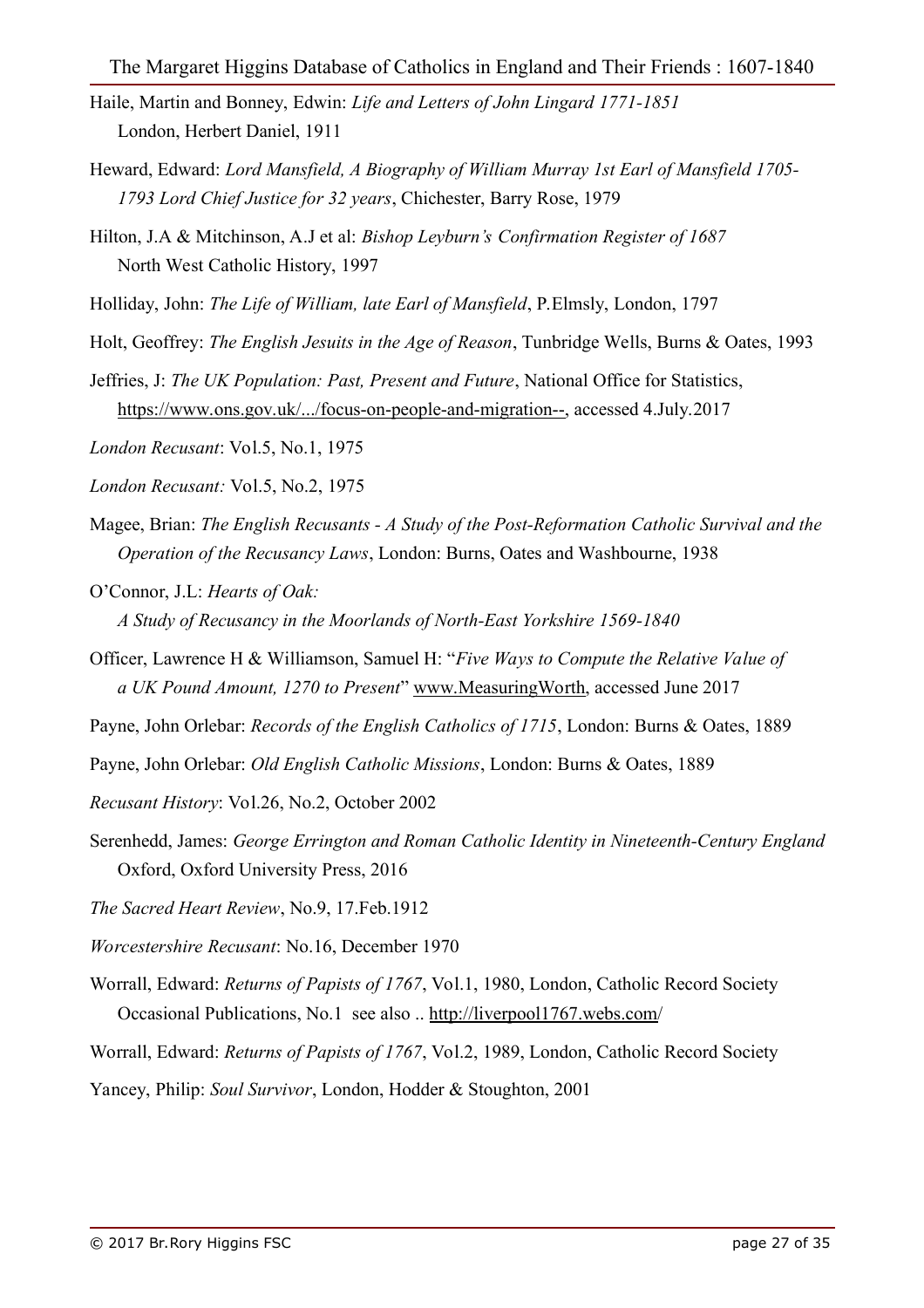# ACKNOWLEDGEMENTS

| Acker, Sue                                                |
|-----------------------------------------------------------|
| <b>Andrew Duncan Trust</b>                                |
| Cahill, Philip W                                          |
| Catholic Family History Society                           |
| Curran FSC, Br. Michael                                   |
| De La Salle Brothers, Oxford.                             |
| De La Salle Brothers, St. Helens.                         |
| Dibbs, Sylvia                                             |
| Dixon, Stephen, of the Newman College of Higher Education |
| Dominican Fathers, Newcastle upon Tyne                    |
| Gandy, Michael                                            |
| Goggins, Terry and Judith                                 |
| Gooch, Dr.Leo                                             |
| Harcourt Williams, Margaret                               |
| Hustler, David                                            |
| Lancaster, James A                                        |
| Murray, Barbara                                           |
| Neil, Betty                                               |
| Read, Otto S                                              |
| Roe FSC, Br.Damien                                        |
| Sharp, Fr.John, of the Birmingham Catholic Archives       |
| Society of the Divine Word, Cricklewood                   |
| Thompson, Sally                                           |
| Turnbull, J.Peter                                         |
| Walsham, Dr. Alexandra                                    |
| Williams, J Anthony                                       |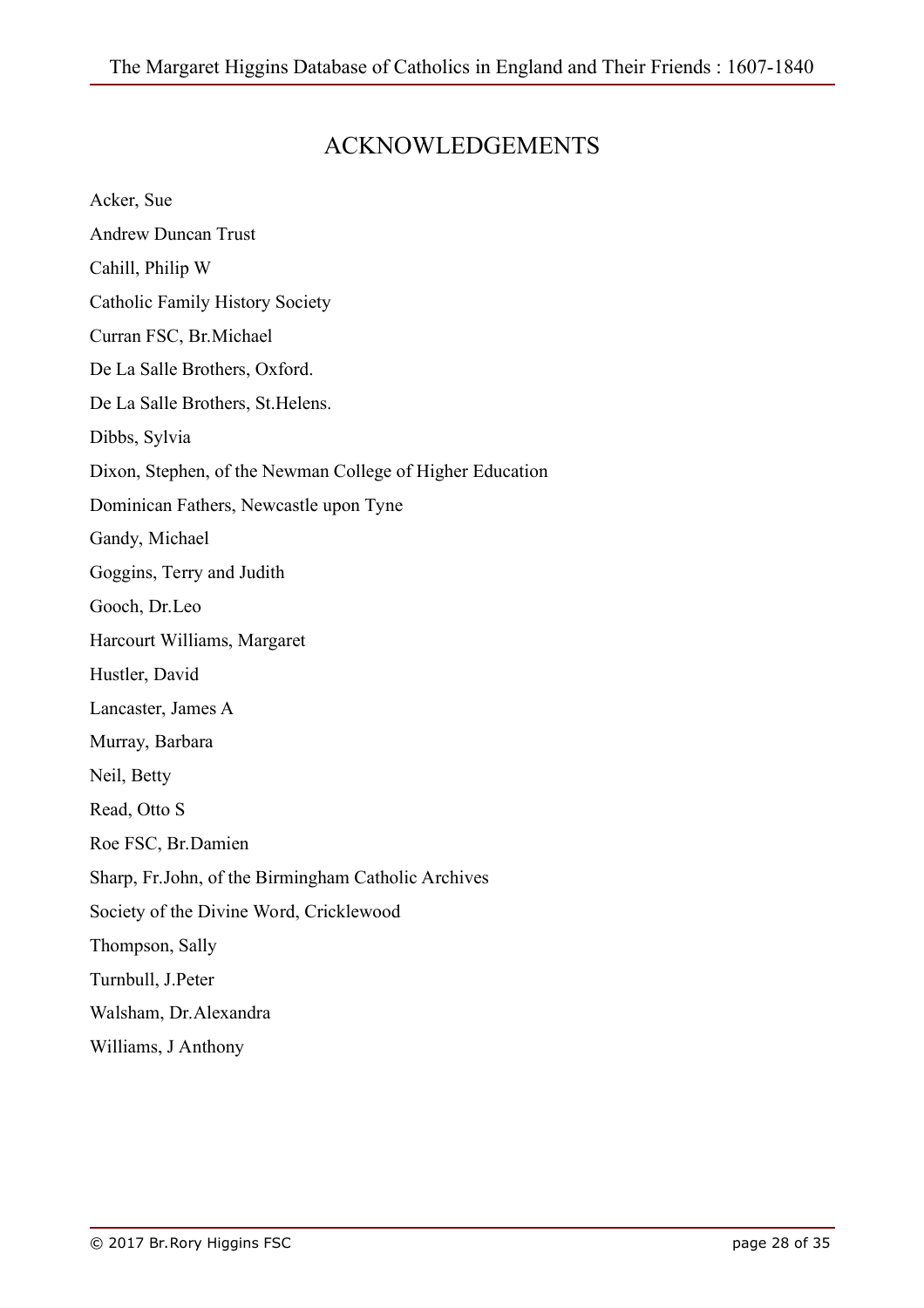## SOME ABBREVIATIONS USED in THE DATABASE

BC = Buckfast Chronicles

BR, BRS = Brother, Brothers

 $c$ , ca = circa

CA = Catholic Ancestor ( Journal of The Catholic Family History Society)

CRS = Catholic Record Society (Record Series) Publications

 $DA$ ,  $DAU = Daughter$ 

 $FR = Father$ 

JUNR = Junior

MRS does not mean that the woman is married "Mrs" was a title of respectability. Some nuns had the title of "Mrs"

QS = Quarter Sessions

SENR = Senior

- SR, SRS = Sister, Sisters
- PA = Per Annum
- p, pp = page, pages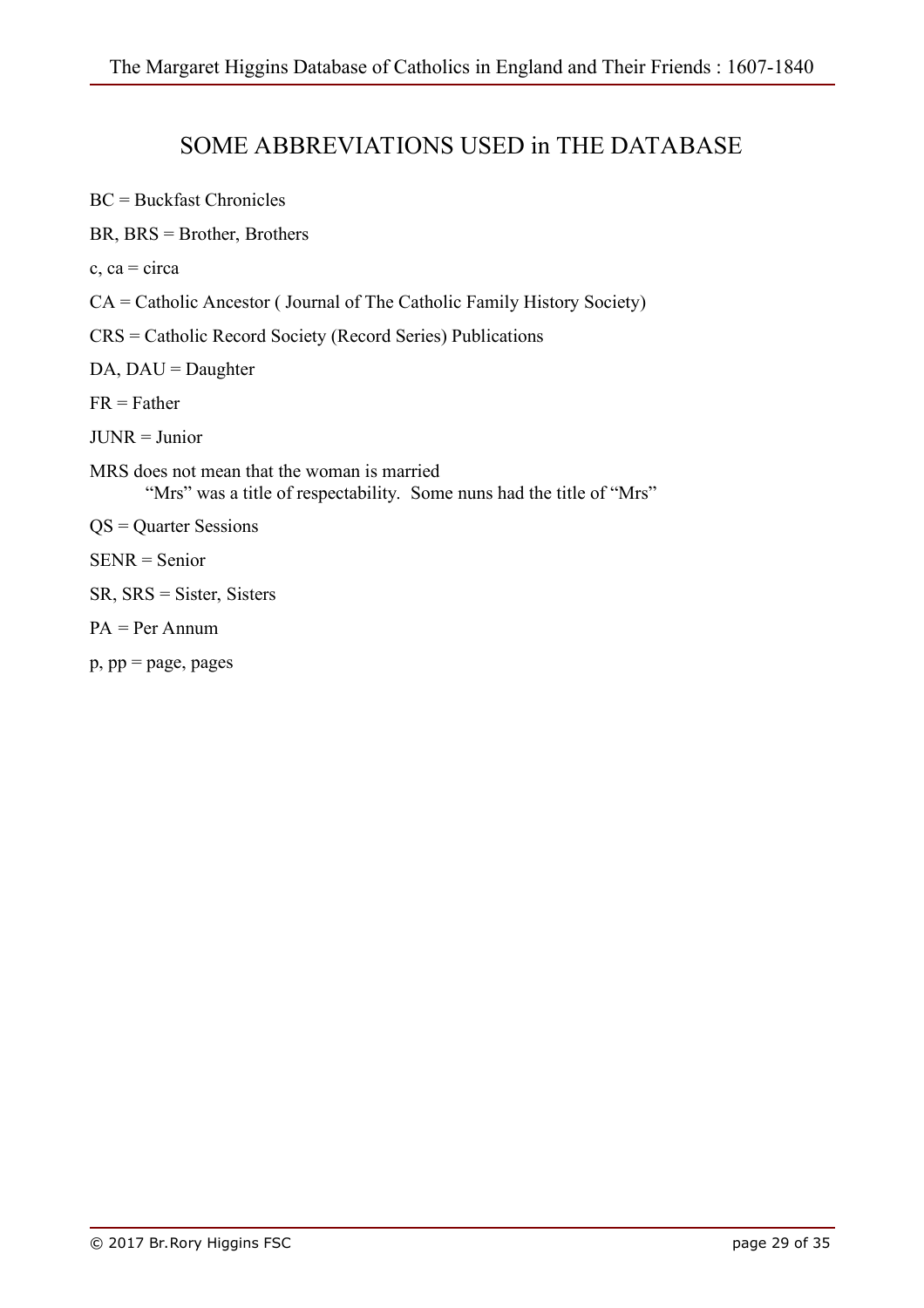# RESOURCES FOR PRE-1837 ENGLISH CATHOLICS

- Higgins FSC, Br.Rory, *Catholic Ancestor,* CFHS Journal (CA), Vol.11, No.5, 2007

#### **Birmingham Archdiocesan Archives:**

| $\cdot$ CO207      | Lists of Papists in Mapledurham parish, Oxon, e.g. Lyster Blount & family<br>and Fr. John Grimstone. List compiled by the curate of Mapledurham |
|--------------------|-------------------------------------------------------------------------------------------------------------------------------------------------|
| $\cdot$ CO367      | List of names (?) of Catholics in Warwickshire, 28. Nov. 1723                                                                                   |
| $\cdot$ CO368      | List of names of Catholics (?), Old Stratford, Warwickshire 21. Nov. 1723                                                                       |
| $\cdot$ C1116      | Petition of Bath Catholics, Oct-Nov.1791                                                                                                        |
| $\cdot$ C1662      | Petition of Lichfield Catholics, 1.Jul.1802                                                                                                     |
| $\cdot$ Z5/1/5/7/3 | Robert Freeman's will, 6.Jan.1763, legacy to the poor Catholics at or near<br>Wheston, Tideswell & Hathersage, Derbyshire & at Oscott, Stafford |
| • $Z5/1/6/9/1$     | Notes on Catholics and Catechumens in Heythrop & district, 1763-68                                                                              |
| $\cdot$ Z5/2/7/3   | Fr. Andrew Bromwich's testamentary instructions with a list of bequests,<br>16.Sep.1702                                                         |
| $\cdot$ Z5/6/6     | List of recusants, 15. Jun. 1706                                                                                                                |
| • $Z5/6/7$         | List of popish recusants, 20. Jun. 1706                                                                                                         |
| • $Z5/6/8$         | Lists of Papists, 1706                                                                                                                          |
| • $Z5/6/10$        | List of Catholics, 18. Nov. 1723                                                                                                                |
| • $Z5/6/11$        | List of Catholics, 21 November-12 December 1723                                                                                                 |
| • $Z5/6/13$        | From Sir John Oglander's manuscript concerning a recusant, named Captain<br>Gurling on Isle of Wight  date unknown.                             |
| • $Z5/7/3/42$      | Letter from J. Webbe Weston, Francis Eye & William Sheldon, 1791                                                                                |
| • $Z5/7/7/5$       | List of 60 Catholics, in Bath, 12 November 1723                                                                                                 |
| • $Z5/7/8/13$      | Catholic Petition, 1810                                                                                                                         |
| $\cdot$ Z5/8/89    | An address from the Catholics of America to Geo. Washington, printed,<br>12. March. 1790                                                        |
| • $Z6/1/4/18/1$    | Codicil, dated 24. July. 1755, of will of Mary Russell, Little Malvern,<br>Worcestershire, supplementary to her will of 23. September 1750      |
| • $Z6/4/25/6/1$    | Warwickshire Recusants, date unknown.                                                                                                           |
| • $Z6/11/14$       | Papists who have registered their estates, 1719                                                                                                 |
|                    |                                                                                                                                                 |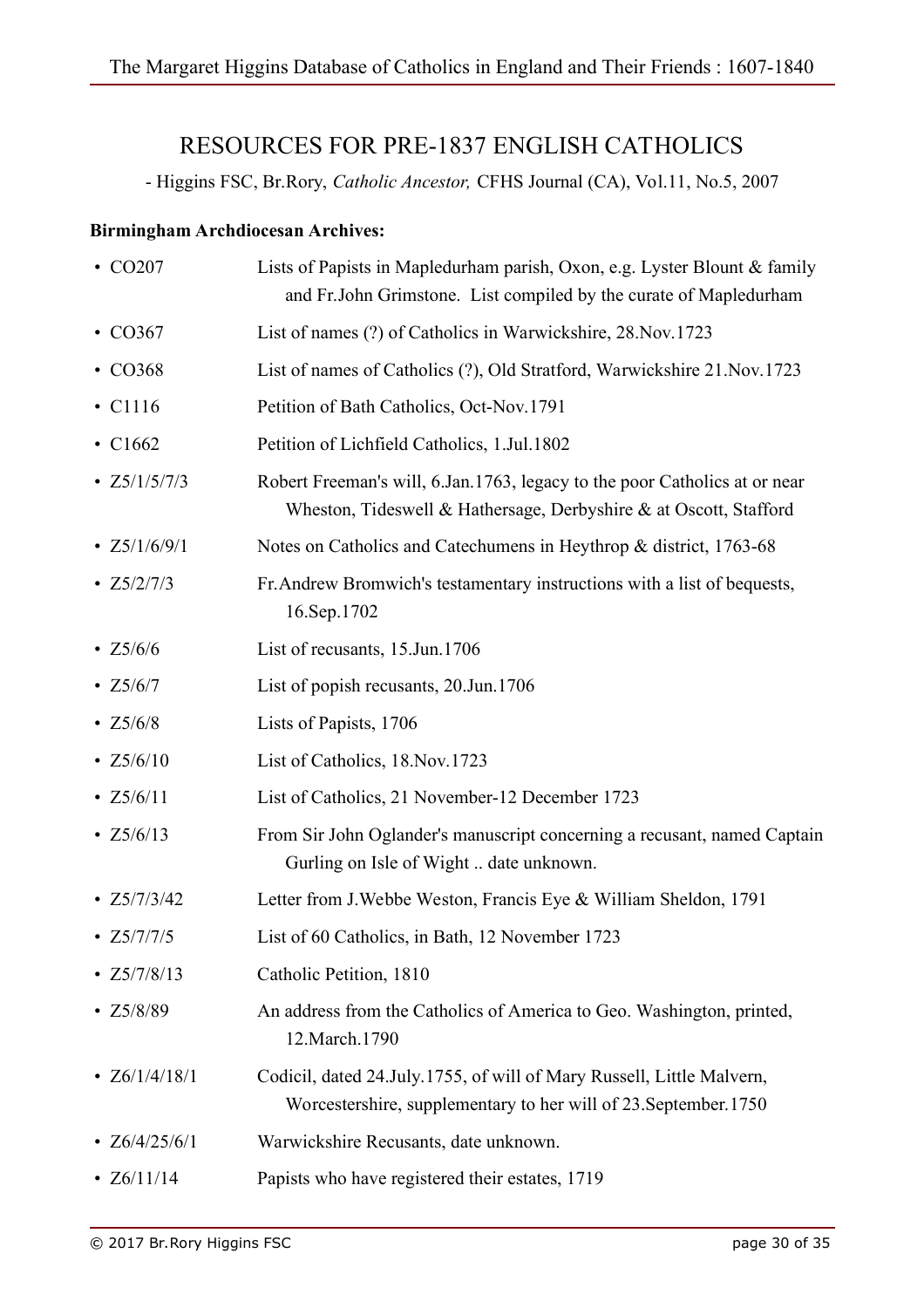**Buckinghamshire Studies, Centre for, Aylesbury:** 

- Q/RRo/19 Oaths of Allegiance 1778
- Q/RRo/28 Oaths of Allegiance 1791-1792

#### **Cheshire & Chester County Record Office, Chester:**

- EDA 13 Enrolment of Papists' Deeds & Wills, 1715-59, QDR. Mf 96
- OSF/98 List of suspected Papists, 10.Mar.1743 & 13.Sept.1745
- ZM/F/132 List of Papists 1715-16
- ZM/F/138 List of Papists 1721-22
- ZM/F/139 List of Papists 1722-23
- ZM/F/1759? List of Papists 1743-44 (unsure, if reference is correct)

#### **Coventry Borough Archives:**

• BA/E/2/79/1 Lists of Papists and non-jurors, 4. May. 1743 and 27. May. 1746

#### **Cumbria Record Office, Carlisle:**

• DMH 10/7/2 p78 Return of Papists in Wetheral, Warwick, Walton in 1705/06

#### **Cumbria Record Office, Whitehaven:**

• D PEN/1745/16 List of Papists and non-jurors, 26.Oct.1745

#### **Cumbria Record Office, Kendal:**

• WQ/SR/172 Appleby Papists Returns; parishes in East & West Wards, 1743/44

#### **Derbyshire Record Office, Matlock:**

- D239 M/O 1348 Returns of Papists convicted, with Co. Yorks, NR, 1716
- DDHE/5/11 Papists' Oaths 1792
- OSF/227/D/1 Enrolment book of Papists' Estates and Wills, Mar. 1765

#### **Gloucestershire Record Office, Gloucester:**

 • Q/S0 List of 244 Papists, giving parishes, sometimes relationships or occupation. No dates

#### **Hertfordshire Record Office, Hertford:**

• DE/P/F150 List of 75 rebels in Northumberland with names of papists receiving a cross beside their names, 1715

#### **Kentish Studies, Centre of, Maidstone:**

- Q/SB/28/227 Return of Hundreds; Axton, Dartford & Wilmington, 26.Sept.1706
- $O/SB/62$  Return of reputed Papists 1744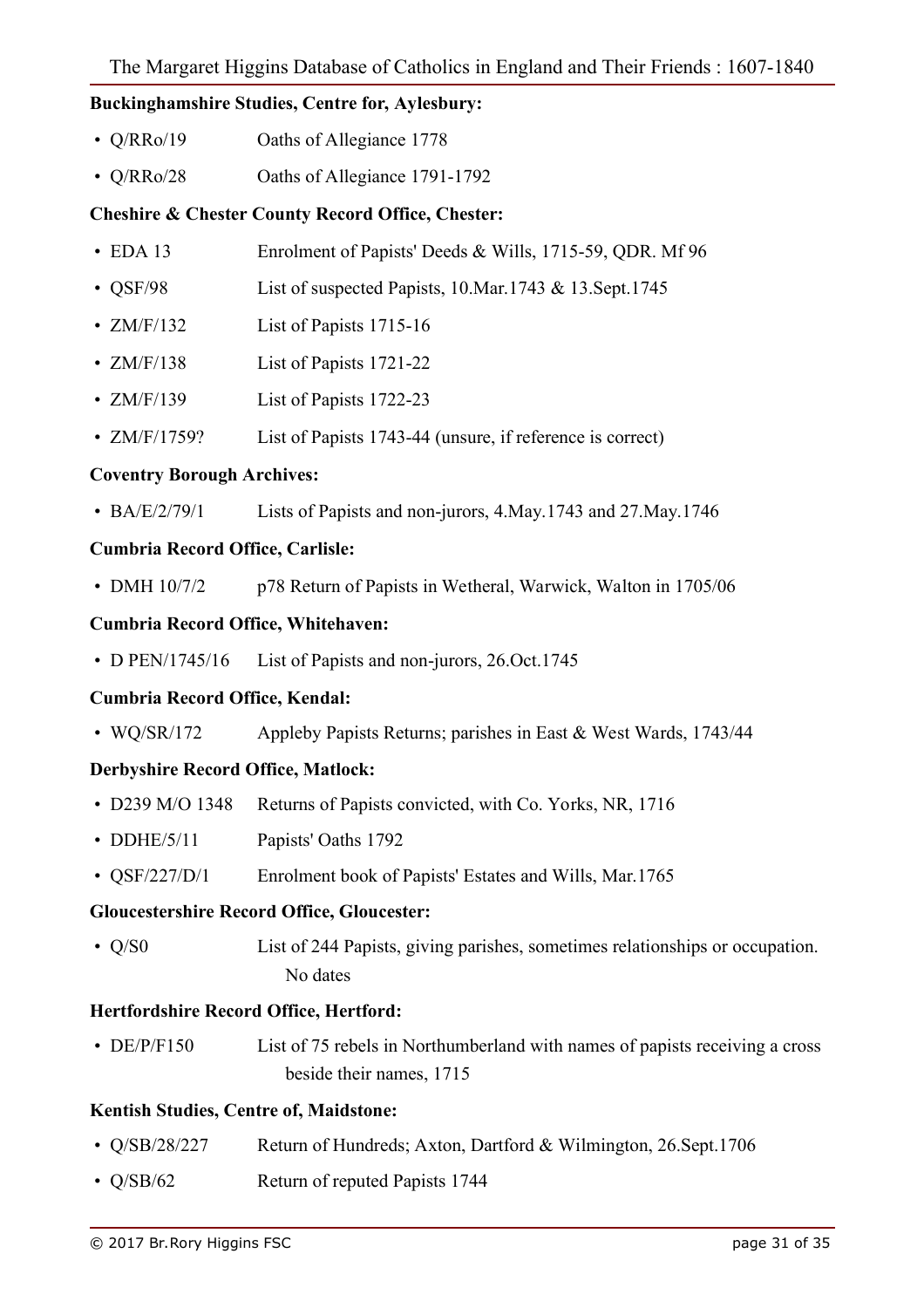**Lancashire Record Office, Preston:** (Three documents average about 300 names each)

- QSV/7/1 List of Papists in Prescott Division, 1744
- QSV/7/2 List of Papists in Prescott Division refusing the oaths, 1744
- OSV/7/3 List of Papists in Prescott Division taking the oaths, 1745

#### **Leicestershire, Leicester and Rutland Record Office at Wigston Magna, Leicester:**

- OS 45/ Papists
- QS 45/6 Papists Oath Rolls

#### **Lichfield Record Office:**

 • Returns of Papists. About 70 parishes. Mostly listed under E x D, and C B/A/12i. The rest are unlisted 1780.

#### **London Archives, Corporation of, 40 Northampton Road, Clerkenwell, EC1R 0HB:**

- CLA/047/LR/02/04/028 List of Papists, 26.Aug -24.Dec.1723
- CLA/047/LR/02/04/047 Returns of April.1706
- CLA/047/LR/02/04/050 Returns of March.1709/10
- CLA/047/LR/02/04/051 Returns of April.1711 (44 parishes, 223 papists)
- CLA/047/LR/02/04/054 Returns of March.1712/13
- CLA/047/LR/02/04/055 Returns of March.1714/15
- CLA/047/LR/02/04/056 Returns of July.1715
- CLA/047/LR/02/04/059 Returns of August.1723, with names and amounts.
- CLA/047/LR/02/04/060 Returns of March.1743/4
- CLA/047/LR/02/04/061 Returns of October.1745

#### **London Metropolitan Archives, 40 Northampton Road, Clerkenwell, EC1R 0HB:**

- MJ/SP/1711 Returns of Papists, April.1711
- MJ/SP/1713 Returns of Papists, April.1713
- MR/RR/14 List of Papists, Duchy of Lancaster in the Strand and Liberty in parish of St.Dunstan in the West, 10.Apr.1711
- MR/RR/15 List of Papists, the Tower division with name, place of abode and trade, 14.Apr.1711
- MR/RR/16 List of Papists taking the Oaths, 14.April.1711
- MR/RR/19 List of Papists and non-jurors, 2. August.1714
- MR/RR/19/20 Returns of Papists for the Tower division, 1714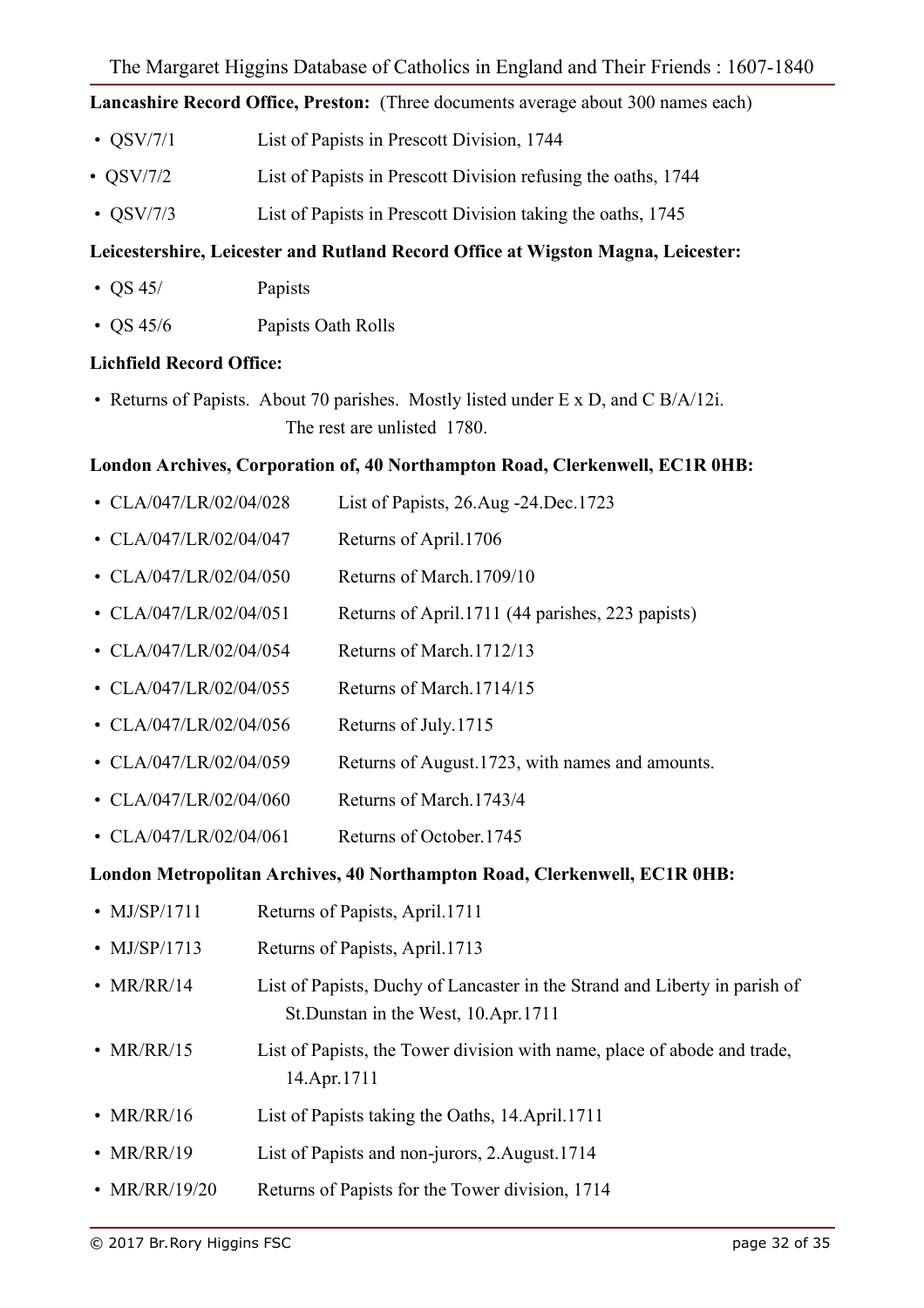- WR/RR/12 Returns of Papists in St.Ann, Soho, 1713
- WR/RR/13 List of Papists and addresses, 1714
- WR/RR/14 List of those Papists, of St.Paul, Covent Garden, taking and refusing to take the Oaths
- WR/RR/15 Return of Papists, 21.July-13.Sept.1715
- WR/RR/15/6 Returns of Papists, trades and residence, 1715
- WR/RR/17 List of suspected Papists, 27-28.June.1722

### **Lords Archives, House of**

- HL/PO/JO/10/3/195/11 Names of Papists in County Devon, 1.Mar1706
- HL/PO/JO/10/6/96 Main papers 2249, Returns of Papists, 1.Mar.1706, (c.40 parishes)

**National Archives, Kew: -** Forfeited Estates Commission, 1552-1744

- FEC 1/557 Precept, and list of papists and popish recusants convicted with estates.
- FEC 1/1143 Devonshire List of papists who registered their estates.
- FEC 1/1146 Durham An 'A' list of papists who registered their estates.
- FEC 1/1173 Kent Return of papists registered estates.
- FEC 1/1176 Lancashire List of persons who stood convicted of Recusancy at Quarter Sessions 1715, (40 page list .. 3,000 adults, many with occupations etc)
- FEC 1/1178 Lancashire List of persons convicted of Recusancy before 1715
- FEC 1/1193 Leicestershire List of papists who registered their estates.
- FEC 1/1218 Newcastle upon Tyne List of papists, non-jurors & Quakers in the city
- FEC 1/1231 Northumberland List of papists who registered their estates
- FEC 1/1255 Shropshire List of papists
- FEC 1/1275 Suffolk List of papists who registered their estates
- FEC 1/1227 Northamptonshire List of popish recusants
- FEC 1/1301 Worcestershire List of papists arranged under parish
- FEC 1/1311 Yorkshire, West Riding List of recusants convicted at Quarter Sessions
- KB 18/1 Returns of papists in Lancaster, 1715
- PC 1/13/74 Lists of Returns of papists, 1791
- PC  $1/18/22$  Lists of papists in Warwickshire, 1791
- SP 34/26/1 Returns of papists with names and addresses, Westminster, 1708
- SP 34/26/2 Returns of papists with names and addresses, Middlesex, 1708
- SP 36/63 Returns against papists, St. James parish, Westminster, 1744
- SP 36/72/1 List of Catholic members of the law residing in Gray's Inn, Holborn, 1745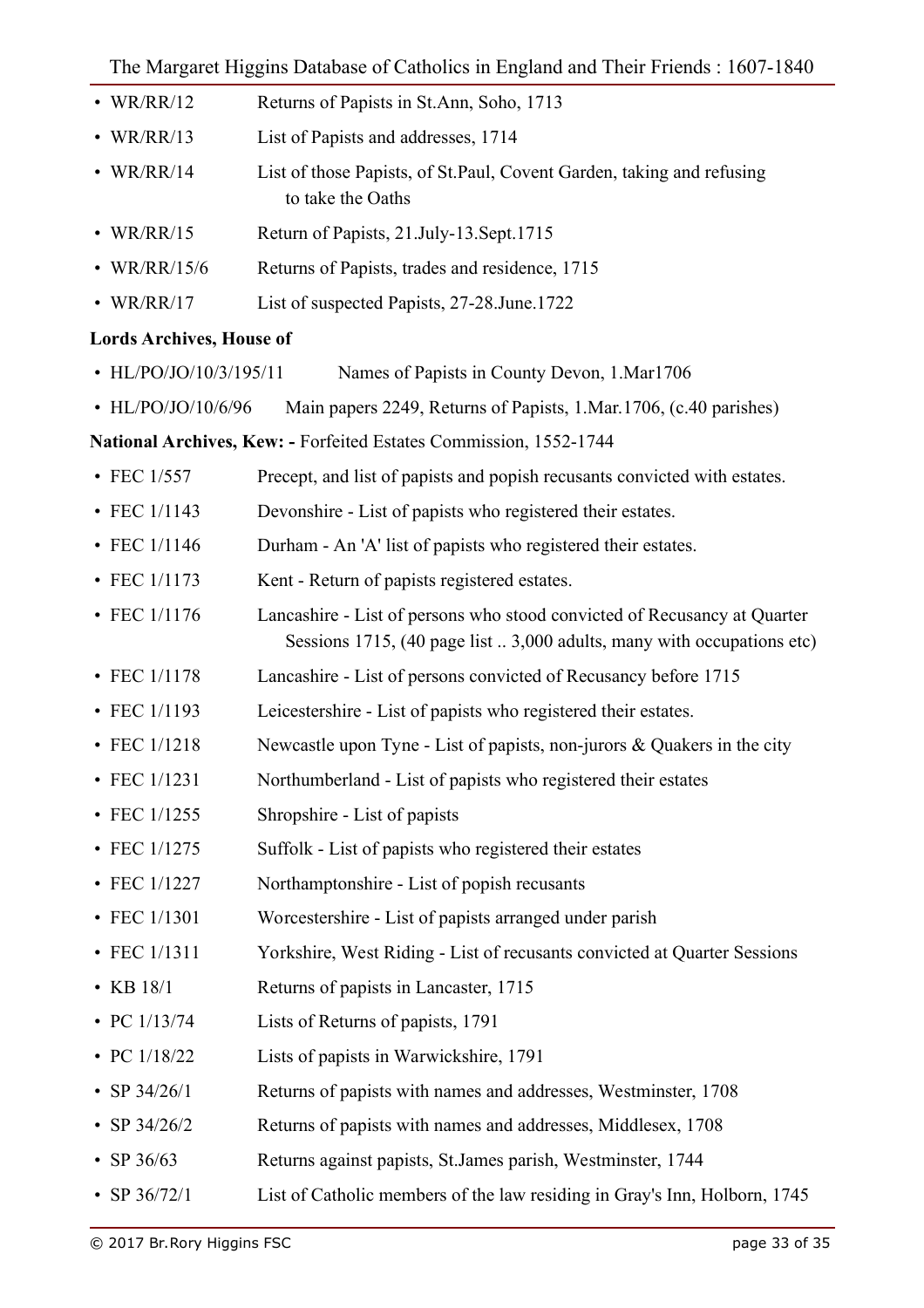## **Lambeth Palace Library:**

• AA/AP/Secker3 Lists of Papists in the Diocese, 1758 (f.334)

#### **Northumberland Record Office, North Gosforth, Newcastle upon Tyne:**

| $\cdot$ QSB/41                           | Christmas session at Morpeth, p28; a list of papist houses<br>in West Division of Koketdale Ward, January 1715                |
|------------------------------------------|-------------------------------------------------------------------------------------------------------------------------------|
| • $\text{QSB}/88/p2-43$                  | Returns of reputed Papists, 1715                                                                                              |
| • $\text{QSB}/88/\text{p}47-51$          | Lists of Papists, 1715, 1722                                                                                                  |
| • $\text{QSB}/88/\text{p85-111}$         | Lists of Papists and non-jurors, 1745                                                                                         |
| • QSO/4/fly-leaf                         | Michaelmas 1701-Midsummer 1710;<br>Petty Constables' Returns of Papists 1707                                                  |
|                                          | • QSO/4/Appendices; List of Papists (?), Castle Ward, East Division, 1700-1711                                                |
|                                          | • QSO/5/Appendices; List of Papists and non-jurors, 1711-1719                                                                 |
| • $EP/103/3$                             | Church of England, Rothbury parish Papists' burials 1723-38, 1723-52                                                          |
| $\cdot$ EP/103/5                         | Church of England, Rothbury parish Papists' burials 1777-1812;<br>Papists' burials 1777-1810; Papists' burials 1777-1801      |
| • $EP/89/4$                              | Birth dates of Papists 1761-1823                                                                                              |
|                                          | <b>Staffordshire &amp; Stoke on Trent Archives Service, Stafford: (William Salt Library)</b>                                  |
| $\cdot$ 327/258/81                       | The Big Tin Box; Papist Returns, typescript, 1705/06,<br>J.S. Roper Collection.                                               |
| • $2/1/00$ or $2/00$                     | Hadfield Manuscript, 19th Century Papists Recusants.                                                                          |
| • D 1913/393 or<br>D 1913/13/39B         | List of Papists in Staffordshire, Norris & Hill Collection, No date given                                                     |
|                                          | Staffordshire & Stoke on Trent Archives Service, Staffordshire Record Office, Stafford:<br>(behind the William Salt Library). |
| $\cdot$ Q/RDm/15                         | Papists' Wills 1776-1790                                                                                                      |
| <b>East Sussex Record Office, Lewes:</b> |                                                                                                                               |
| • QDR/5/23                               | Abstract of Papists' Estates 1717-1784                                                                                        |
|                                          | Wiltshire & Swindon Record Office, Trowbridge:                                                                                |
| • $A1/242$                               | Papists' Oaths of Allegiance for the whole county, 1778-1830                                                                  |
| • $G22/1/85$                             | Papists' Oaths of Allegiance for Marlborough, 1778                                                                            |
|                                          |                                                                                                                               |

- **Wolverhampton Archives and Local Studies:**
- D/NWT/52 Calendar of Papists' Wills and Deeds filed in Staffs. QS Rolls